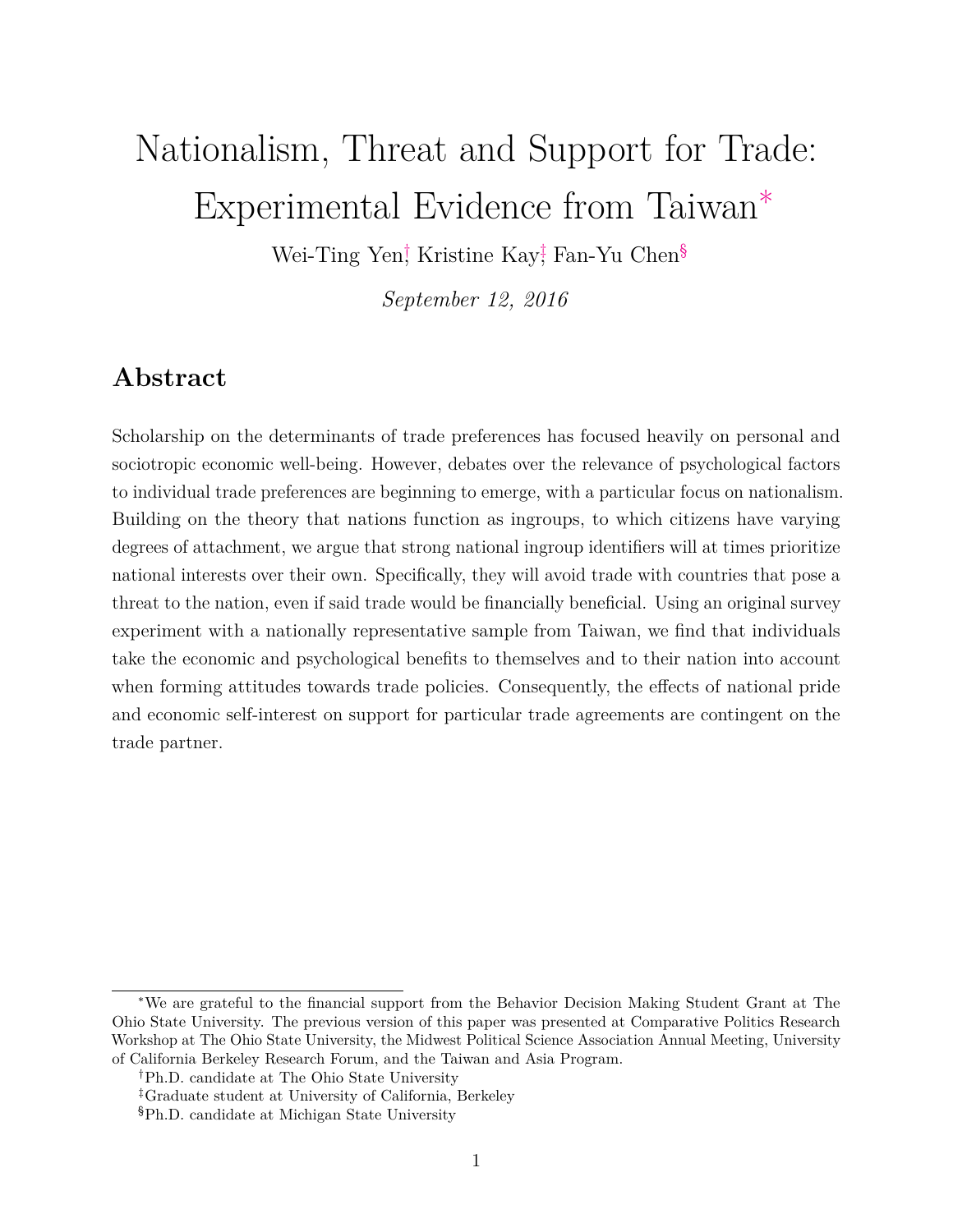## **1. Introduction**

What explains individual preferences toward trade policies? Conventional wisdom suggests that people are self-interested and are concerned primarily with material benefits. Consequently, direct beneficiaries of trade should be the most supportive of an open economy and free trade agreements (Alt et al. 1996; Rogowski 1987). In line with this assumption, many political economists have theorized about who the beneficiaries would be under trade openness, including people with endowed factors or with specified skills.

However, growing research is finding that psychological factors account for trade preference formation (Chiang, Liu, and Wen 2013; Hooghe and Marks 2004; Mayda and Rodrik 2005; O'Rourke and Sinnott 2001). Specifically, Mansfield and Mutz (2009) had the crucial insight that ingroup-outgroup dynamics determine trade preferences among Americans. A literature is developing based on their contribution, showing how nationalism specifically undergirds mass attitudes towards trade (Ahlquist, Clayton, and Levi 2014; Fordham and Kleinberg 2012; Kaltenthaler and Miller 2013).

Both the economic and psychological arguments in the existing literature have holes. The self-interest arguments have relied on two untested assumptions: 1) people can correctly evaluate the extent to which they benefit from trade; and 2) people can directly associate their personal interests with government policies, including trade agreements. Researchers who claim to find evidence that self-interest has no significant effect on support for trade, often take the refutation of these two assumptions as their point of departure (Mansfield and Mutz 2009; Rankin 2001).

However, the psychological argument is not without its own downside; it has relied almost exclusively on survey data, which may be tainted by endogenous relationships between perceptions of how trade affects the nation and how trade affects the individual. For example, given the complexity of trade issues, individuals may use their expected effect on the country in general as a proxy for how a policy will affect them personally, making self-interest and national interest difficult to separate. While the psychological approach has acknowledged the political dimension of pride, the theories and measures of how nationalism should affect support for trade isolationism are still murky. Furthermore, both economic and psychological literatures have focused on support for trade in general, implicitly assuming that all the trade partners are viewed as equivalent.<sup>[1](#page-1-0)</sup>

<span id="page-1-0"></span>This paper aims to enhance our understanding of how economic and psychological

<sup>1</sup>Chiang. Liu and Wen's (2013) study is the first one to show that the trade partner does matter, but the argument is based solely on economic self-interest and factor endowments.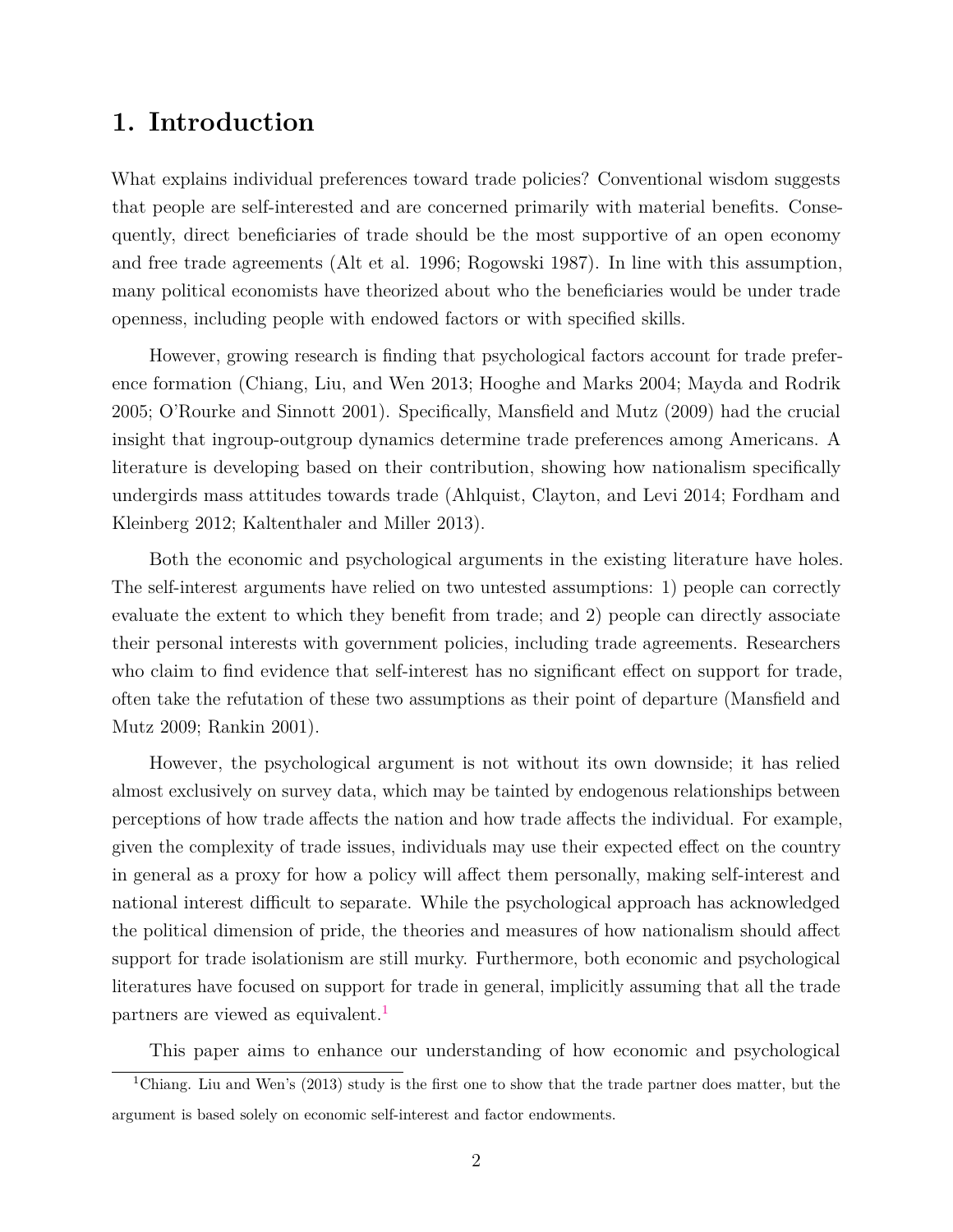factors interact to determine trade preferences and thus begins by establishing an integrative framework incorporating both factors at the national and individual levels. Based on the economic literature, we expect that when the effects of a policy on the national economy and on individual outcomes can be clearly linked to a policy, support for the policy will generally be based on economic self-interest. However, when national interest is at stake, we expect economic interests to take a backseat. In line with previous work on nationalism and trade, we argue that nations operate as ingroups to which citizens are attached to different degrees. Going beyond the trade literature but drawing from Social Identity Theory (SIT), we argue that potential trade partners are viewed as unique outgroups, which are differentiated primarily based on the threats they pose to the national ingroup. Greater interaction, including trade, with a threatening outgroup will be viewed more negatively overall by ingroup members relative to trade with non-threatening outgroups. Moreover, those who are most attached to the ingroup will be most opposed to trade with the threatening outgroup, regardless of personal economic interest.

We build on the nationalism and trade literature, and emphasize the distinctions between different measures of nationalism, and the implicit theories behind them. We argue that nationalism is not just some bias that many people have; instead, it is the degree to which individuals are attached to the nation as an ingroup, defined by SIT. Furthermore, we contend that national pride captures the ingroup-outgroup dynamic better than other measures of nationalism and best allows for cross-national comparison. In our empirical test, we show that the choice of measure can be hugely consequential, with important implications for the interpretation of studies employing different measures.

To test our theory about the interplay between economic and psychological factors at the individual and national levels, we leverage the national threat that China poses to Taiwan. The China-Taiwan situation provides a perfect setting to test how threat at the national level interacts with national attachment at the individual level. We employ an experiment, so that national and self-interest are distinguishable and exogenous. By assigning subjects to a trade policy that either benefits or costs them personally and is either with China, Japan, or Malaysia, we are able to measure the effect of trading partner, and separate it from the influence of self-interest. Furthermore, we use a nationally representative sample of Taiwanese respondents, which is an advantage over many experiments that rely on small student or convenience samples.

Our empirical results show that (1) national threat influences trade preferences; (2) this effect is moderated by national attachment; (3) self-interest is important, but it can be suppressed when public interest is at stake; and (4) support for trade in general or for one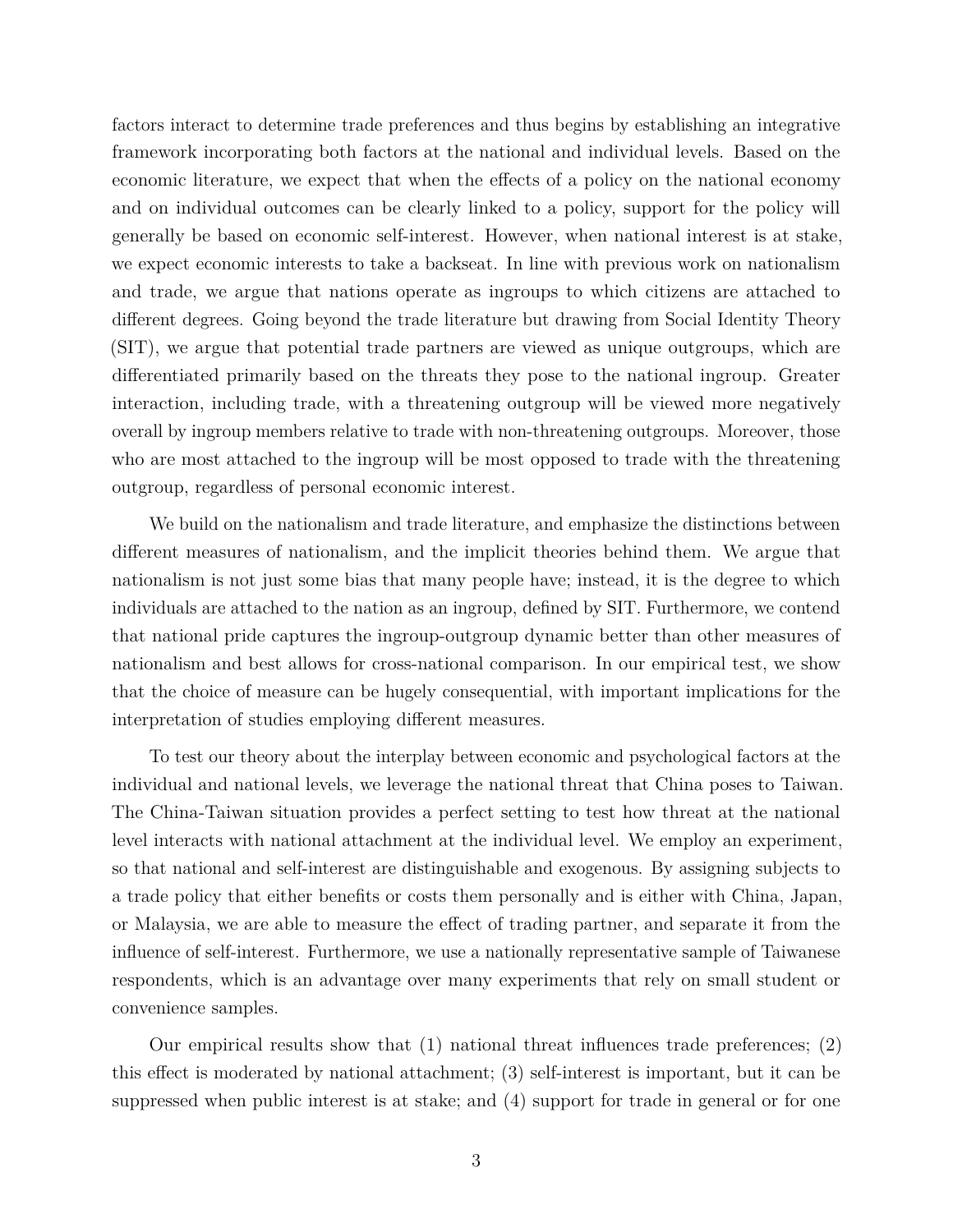trade agreement does not necessarily predict support for any other trade policy.

Our integrative framework is applicable outside of Taiwan as well. The theory is about the relative influence of two universal variables: economic self-interest and national attachment. Furthermore, we are establishing the scope conditions for each based on trade partners that are seen as threatening vs. non-threatening. While differentiation of outgroups and the threat component have generally been omitted from the literature, it is not difficult to see that many countries see at least one other as threatening, and thus would be hesitant to engage with it through trade or other forms of cooperation. Our findings show that even if the home country is expected to benefit economically, those who are most strongly attached to it will oppose relationship-building with threatening nations. This threat may come in the form of plans for annexation, as in the case of Russia and Crimea, or any form of dominance or devaluing of the home country. For instance, the seemingly irrational recent Brexit vote can be seen as a response to a perceived threat from the EU by nationalistic Britons.

## **2. Integrative Framework of Trade Policy Support**

We theorize that individual trade preferences are determined by economic and psychological factors, which exist at the individual and national levels (see Table [1\)](#page-3-0). By separating these dimensions, we help 1) distinguish between four types of factors that are often conflated in the existing literature; and 2) show how each quadrant has separable influences on trade policy preference formation.

|                                                                          | Economic (material) factor    | Psychological factor                |
|--------------------------------------------------------------------------|-------------------------------|-------------------------------------|
|                                                                          | Self-interest                 | Nationalism                         |
| $\operatorname{Indivial}\nolimits$ -level $\operatorname{\mid}\nolimits$ | $(1)$ Factor endowment        | National pride                      |
|                                                                          | $(2)$ Specific industry       | National superiority                |
| National-level                                                           | National economy              | National threat                     |
|                                                                          | General preferences for trade | Concerns for social-cultural impact |

<span id="page-3-0"></span>

| Table 1: Determinants of Trade Policy Support |  |  |
|-----------------------------------------------|--|--|
|                                               |  |  |

#### **2.1 Individual-level Economic Determinants**

Consensus exists among economists that international free trade increases the general welfare of society (Fuller and Geide-stevenson 2003), while it creates winners and losers based on a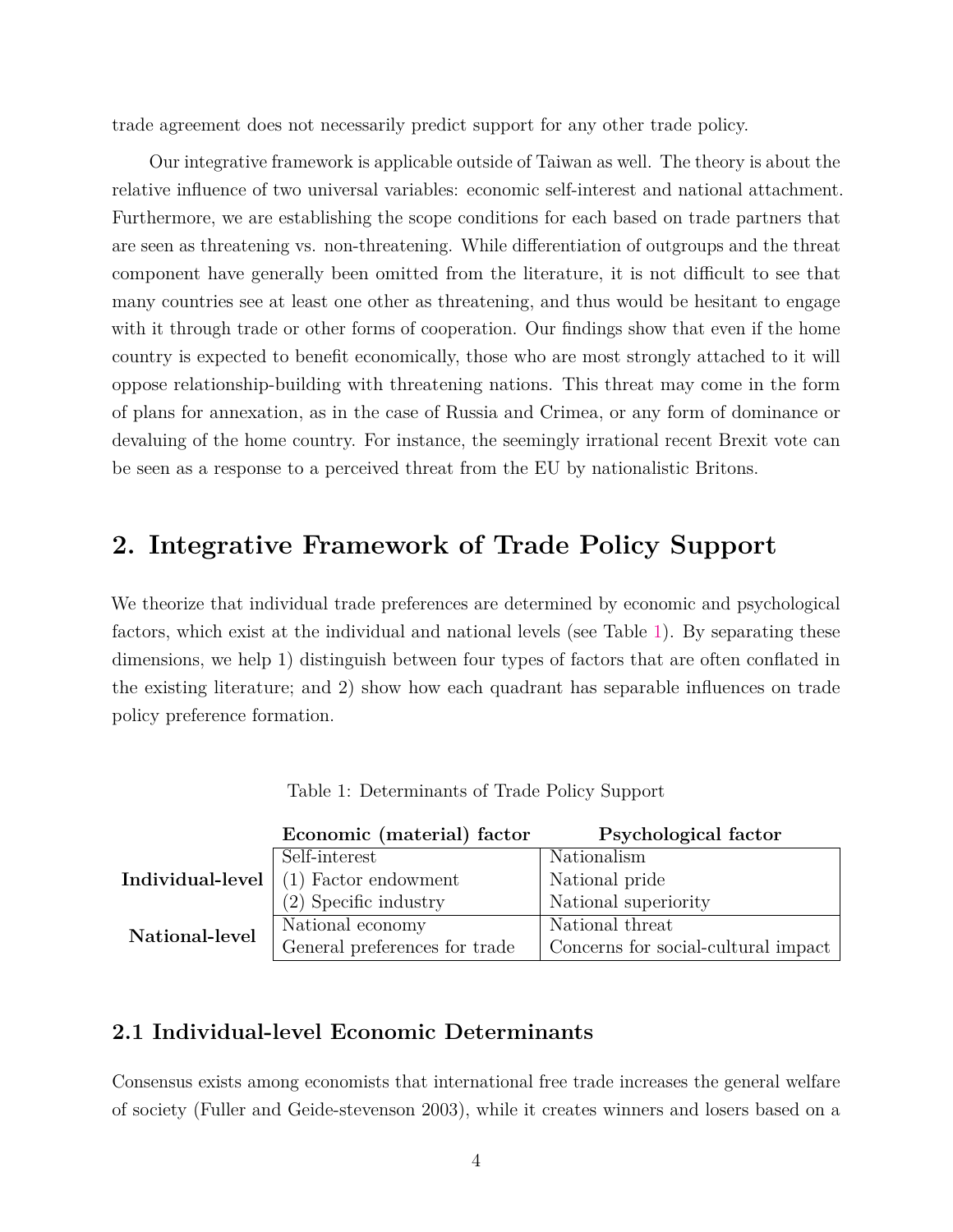given country's comparative advantage (Chang 2008; Stiglitz 2003). Consequently, support for trade is presumed to extend from the direct benefits or costs to the individual (Beaulieu 2002; Frieden 1991; Grossman and Helpman 1995; Hiscox 2006; Mayda and Rodrik 2005; Rogowski 1987; Scheve and Slaughter 2001).

Two main political economy theories have built on the self-interest thesis. Factor endowment theory –based on the Heckscher-Ohlin and Stolper-Samuelson models– argues that a country's primitive factor endowment defines who wins or loses within a country. For instance, workers with lower skilled workers living in a skill-abundant country will experience real income declines from freer trade and support protectionism over free trade (Blonigen 2011). By contrast, the industry specific theory (or the Ricardo-Viner model), argues that the competitiveness of a given industry determines its workers' trade preferences (Frieden 1991). However, this line of research does not take into account trade's impact on the national economy and ignores correlations between skill-level and nationalism.

#### **2.2 National-level Economic Determinants**

Some research has found that individuals evaluate the economic impact of a policy on the country as a whole. These sociotropic effects appear to outweigh individual-level, or pocketbook, effects of a policy on individual-level support. For example, individuals do not blame the government if they are unemployed, but will hold politicians accountable if rates of joblessness overall are rising (Mansfield and Mutz 2009). However, it is unclear whether individuals focus on the national-level because they value it over the individual-level, or because they use the sociotropic effects as a cue to how they personally will be affected.

Within the realm of trade, scholars have found that different pieces of national-level information concerning trade policies matter differently. Hiscox (2006) finds significant issue framing effects. When respondents are primed to link trade to increases in unemployment, they are 17 percent less likely to be supportive. Overall, evidence suggests that the specifics of a trade agreement help to determine its public support. Furthermore, these specifics need not provide any information about how individuals benefit economically, just how the nation will be affected.

Chiang, Liu and Wen (2013) is, to our knowledge, the only study that has examined the influence of specific trade partners, but their theory is based solely on individual-level economic interest. They argue that individuals compare their country's economic development and their individual skill specificity with those of potential trading partners in order to determine how they personally will be affected by trade. Specifically, highly educated Taiwanese have specific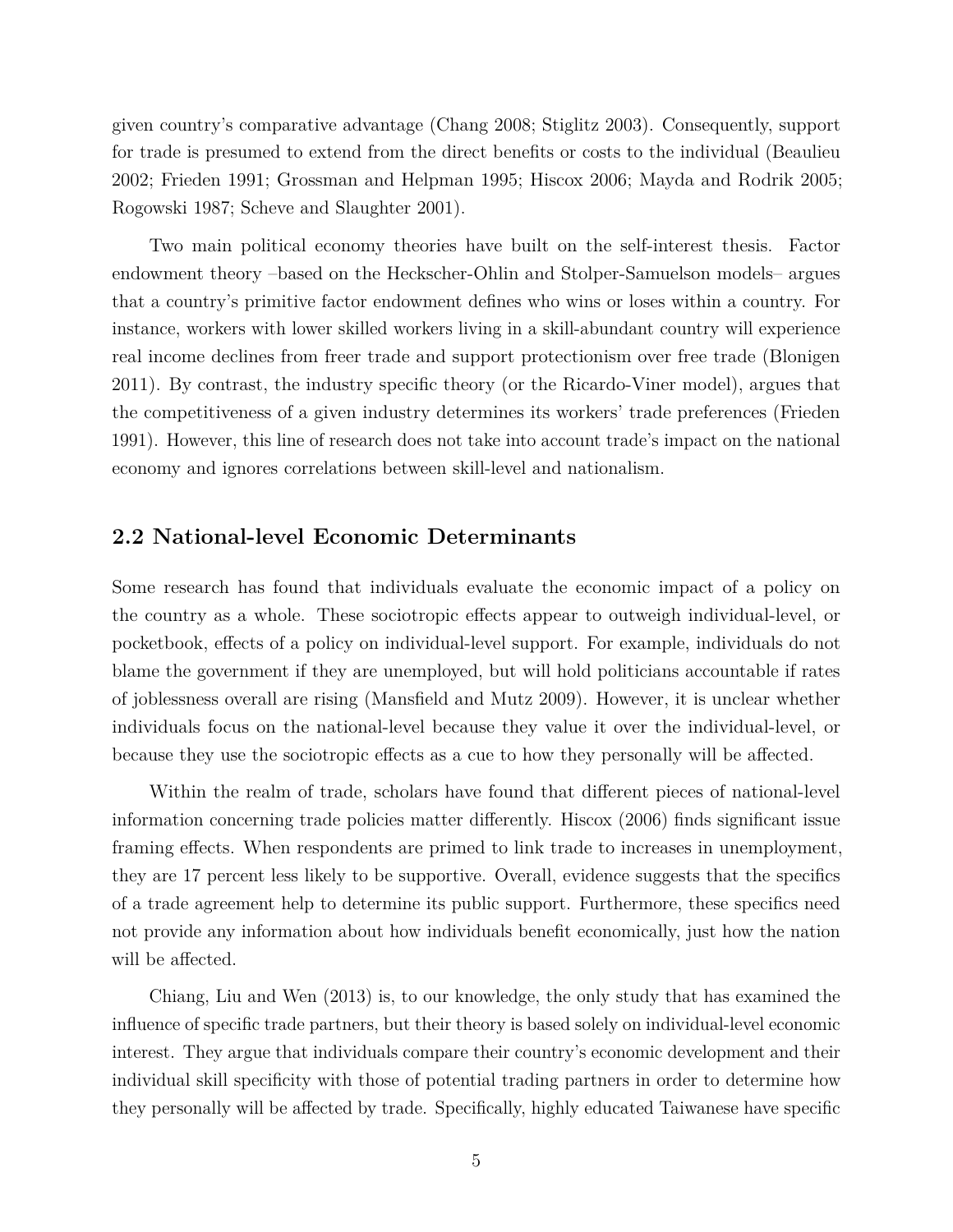skills that give them a comparative advantage over the Chinese but not over Americans, and thus they are more supportive of a trade agreement with China. While their study points out the importance of trade partners, the mechanism is not measured or manipulated. By contrast, our study manipulates economic self-interest and finds that in the context of trade with China, it is insignificant.

#### **2.3 Individual-level Psychological Determinants**

Emerging scholarship has started to investigate psychological factors in the formation of individual trade preferences, and nationalism specifically has drawn considerable attention. Scholars using cross-national survey data have found that greater nationalism correlates with more negative attitudes towards trade in general (Ahlquist, Clayton, and Levi 2014; Fordham and Kleinberg 2012; Hooghe and Marks 2004; Kaltenthaler and Miller 2013; Klor and Shayo 2010; Mayda and Rodrik 2005; O'Rourke and Sinnott 2001).

These papers take a huge step in revealing the individual, psychological determinants of support for trade. However, they vary widely in their measures. For instance, Hooghe and Marks (2004) measure national attachment in Europe by asking whether individuals exclusively identify as citizens of a specific country. Mayda and Rodrik (2005) find that higher national pride is associated with lower support for free trade. Mansfield and Mutz (2009) measure nationalism as ethnocentrism and argue that it results in anti-trade attitudes in general. These measures are often highly contextual, and often conceptualize nationalism as superiority to other nations, more clearly specified as national chauvinism. In doing so they ignore psychological theories of ingroup attachment like SIT and make cross-national generalizability problematic.

#### **2.4 National-level Psychological Determinants**

Existing literature has largely ignored the national-level psychological determinants of trade policy preferences, and, hence, there are very few studies. Margalit (2012) shows that people facing globalization and trade openness fear not only their material consequences but also the social and cultural impact of openness. His models are somewhat tautological, since the dependent variable (support for trade openness) and the main independent variable (evaluations of globalization and its impacts) are almost synonyms. However, the insight is crucial: the expected effect on a nation or culture will have potentially huge consequences for trade policy support.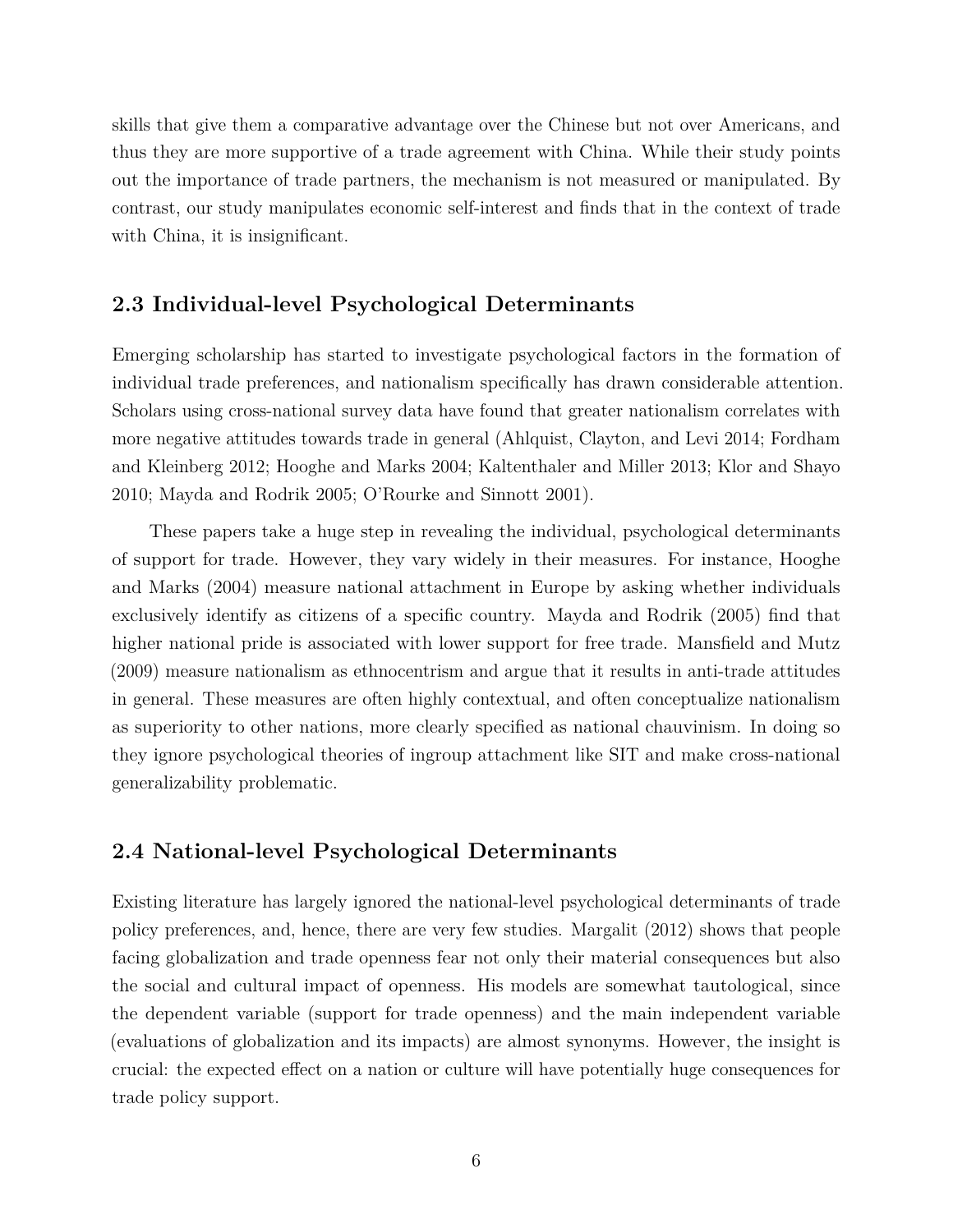Overall, the literature on national level psychological determinants of trade is still too limited to reach a consensus. Going beyond Chiang, Liue and Wen (2013), we argue that the trade partner matters, but for psychological as well as economic reasons. First, trade partners who pose national threats should be seen as less ideal trade partners than those who are not threatening, regardless of their economic characteristics. We expect that perceptions of threat to the nation from a potential trade partner will decrease support for the agreement. We develop our theory more fully in the next section.

### **3. Social Identity Theory in Trade Preferences**

We ground our theory of individual and national psychological determinants of trade support in Social Identity Theory (SIT). SIT is built on the minimal group paradigm, in which subjects who were randomly assigned to groups in the lab showed ingroup bias when distributing benefits to the ingroup and outgroup. This was the case despite individuals' personal gain being independent of their group's, and individuals knowing that their group assignments were random (Tajfel et al. 1971). The key insight from minimal groups is that even without any history, particular experience with outgroups, or personal gain to be had, individuals show bias in favor of a group to which they are clearly included as opposed to one in which they are not a member.

SIT builds on this insight from minimal groups to understand group-based behavior outside of the lab, which does entail group histories and individual variations in group attachment. Outside of the lab, any given individual may belong to a variety of ingroups, which can be based on gender, race, etc. Social context makes a particular ingroup (and often specific outgroup) salient, bringing the attitudes and effects regarding that ingroup into members' behavior in that context. The nation is the most salient ingroup in the context of international trade because agreements are signed by nations, thus attachment to the national ingroup is the focus of this paper.

Because the social construction of groups is less clear than the lab assignment of individuals to minimal groups, there is considerably more variation in identification with ingroups in the real world. The more an individual identifies with a group, such as a nation, the more willing she is to sacrifice individual utility for the benefit of the group. Individuals do this not out of pure altruism, but because ingroups fulfill fundamental needs for self-esteem, group belongingness and cooperation (Brewer 1991; Spears, Jetten, and Doosje 2001). When group interest is pitted against self-interest, experiments have shown that high identifiers are consistently willing to sacrifice self-interest for the sake of the group (Ellemers, Spears, and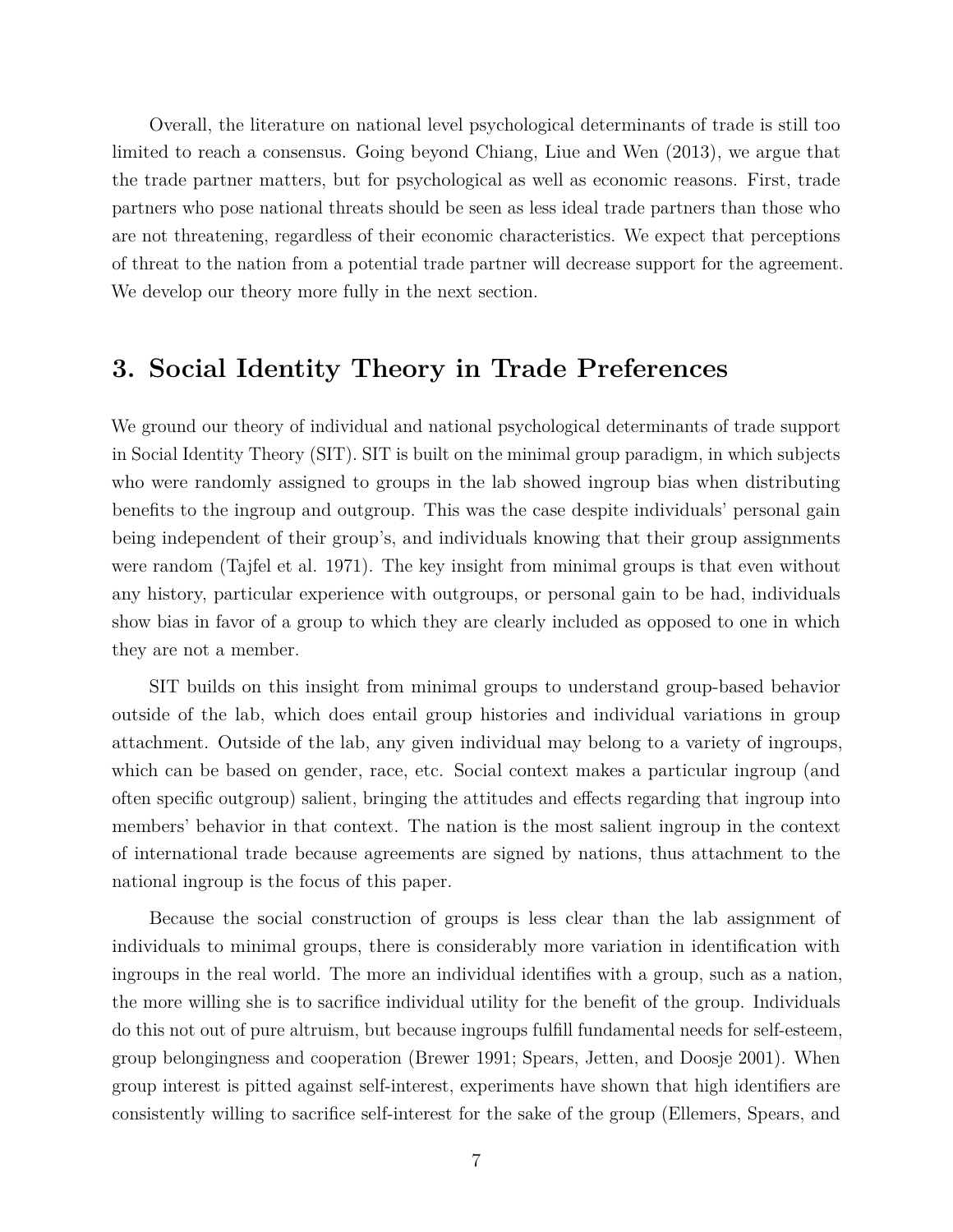Doosje 1997; Gaertner, Sedikides, and Graetz 1999; Taylor and Doria 1981). For example, high ingroup identifying activists are willing to risk their well-being or even survival for their group cause (Drury and Reicher 2000). Since nations are complex, real world groups, we expect that there will be variation in national attachment among our respondents, and this variation will determine the extent to which an individual is willing to take national over self-interest into consideration when deciding to support a trade agreement.

Our theory draws on two often overlooked facets of SIT: the difference between ingroup love and outgroup hate, and the differentiation of outgroups. First, degree of attachment to the ingroup has no automatic correlation with negativity towards outgroups (Roccas and Brewer 2002). Thus it is common for individuals to be biased in favor of accruing benefits to their own ingroups, but without willingness to unevenly distribute punishment to outgroups. Consequently, we conceptualize nationalism as positivity towards the national ingroup, i.e. pride, as opposed to negativity or superiority towards outgroups, i.e. national chauvinism or ethnocentrism. While many other papers have equated ingroup positivity with superiority or antagonism towards outgroups, experiments have shown that these concepts are completely separate. In the context of national ingroups, Herrmann, Isernia and Segatti (2009, 746) showed that national chauvinism and national attachment can be separated, and that "attachment to the nation is not the cause of militarist and conflictive dispositions."

Second, attitudes towards outgroups are constructed separately (Lee and Fiske 2006). The crucial difference between cooperative and antagonistic groups in SIT is threat (Miller, Maner, and Becker 2010). If one group poses a threat to the existence or value of another, ingroup identifiers will oppose interaction with it. In the lab, this has been shown consistently (Branscombe, Schmitt, and Harvey 1999; Leach, Snider, and Iyer 2002). Similarly, attitudes towards threatening outgroups have been found to be considerably more negative than those towards non-threatening outgroups in the real world as well (Riek, Mania, and Gaertner 2006). Furthermore, ingroup identifiers prefer to avoid interactions with threatening outgroups (Cottrell and Neuberg 2005). Consequently, we expect those who are more attached to the national ingroup to be most opposed to interaction with outgroups that pose a threat, even when personal economic self-interest is at stake. However, ingroup attachment will have no effect on support for trade with non-threatening countries. When the outgroup is not a threat, then willingness to trade will depend on the economic consequences of the agreement instead of ingroup national attachment.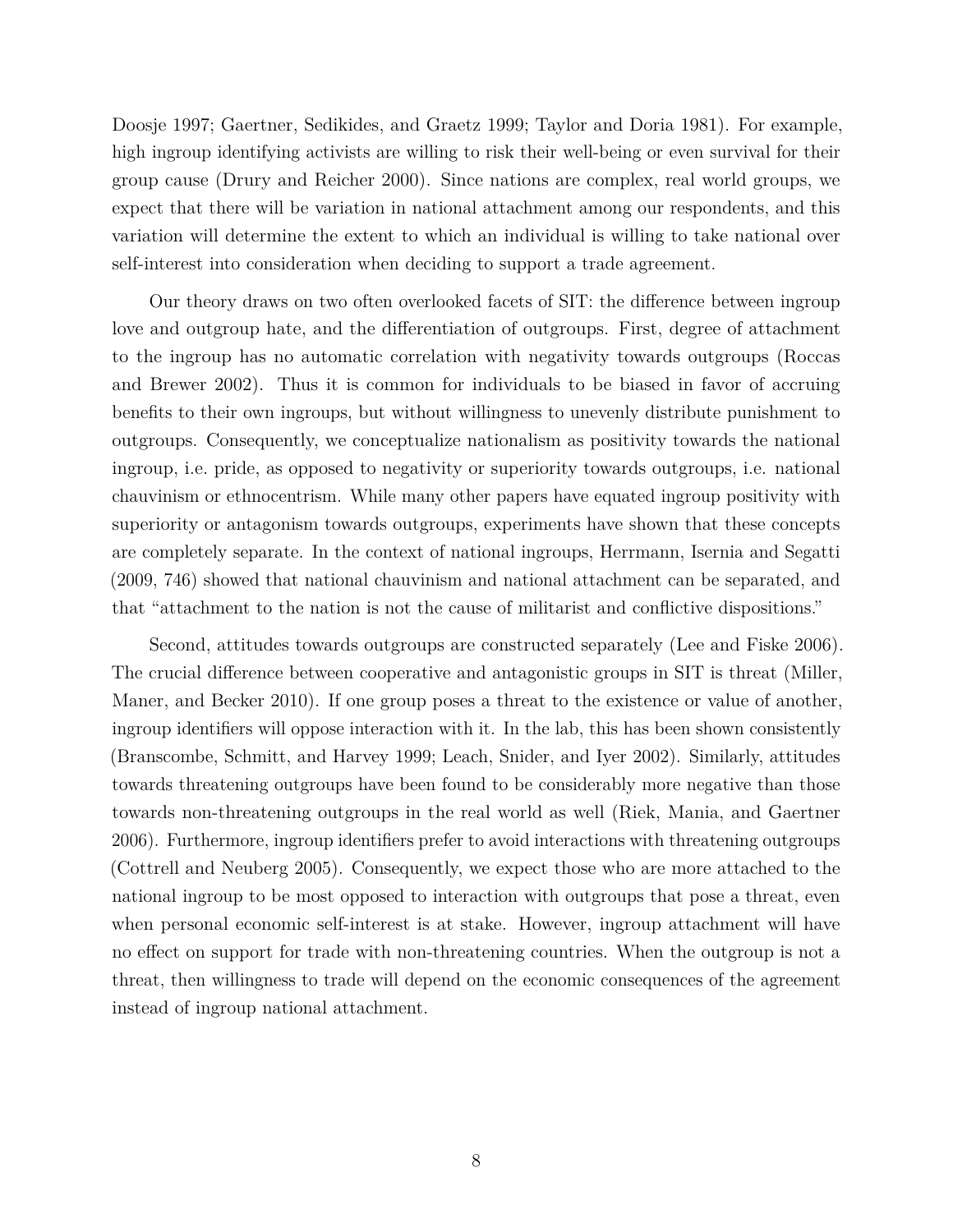#### **4. Leveraging the China-Taiwan Situation**

We strategically utilize the China-Taiwan situation to help fill in a gap left by the literature. To begin with, Taiwan has a range of political and economic relationships with its neighbors that allow for optimal clarity when comparing reactions to different outgroups. Moreover, the relationship between Taiwan and China provides a perfect example of a threat to the national ingroup. On the one hand, over 40% of Taiwanese exports and outward investment go to China, making it a realistic partner. Yet on the other hand, trading with China can be seen as trading with the enemy, leading to negative externalities (see e.g. Cabestan and deLisle 2014; Chen 2010; Yu and Lin 2013). According to the Taiwan National Security Studies Surveys  $(2002-2015)$  $(2002-2015)$  $(2002-2015)$ ,<sup>2</sup> more than two thirds of the Taiwanese people agree with the statement that "Taiwan's economy is over-dependent on Mainland China, and China will take advantage of it and force Taiwan to make certain political concessions in the future." In the 201[3](#page-8-1) Asian Barometer Survey,  $3\,40\%$  of the Taiwanese respondents said China is doing more harm than good in Asia, and 53% said China exerts negative influence on Taiwan specifically (Chu, Kang, and Huang 2015; Huang and Chu 2015). In sum, China is not only a realistic trading partner, but a clear threat to Taiwan.

Taiwan is also a useful case because it serves as a foil for the United States, where most research on nationalism and trade has been done. The U.S. may not be the most generalizable case, in part because it dwarfs its neighbors in terms of size, isolation and military and economic power. Consequently, trade may be perceived very differently in the U.S. than in other parts of the world. For example, 90% of respondents in our representative survey of Taiwan claimed that increasing exports was more beneficial to the nation than decreasing imports. Similarly, according to the World Value Survey data, Taiwan is slightly above average in percentage of respondents who support trade openness, while Americans are below average. Thus, countries that are more pro-trade like Taiwan may entail different preference patterns and present more conservative tests of the relationship between nationalism and trade than the U.S.

Similarly, the U.S. may experience threat to the perceived value of the nation based on disadvantageous trade or immigration, but countries ranging from Syria to Ukraine to Taiwan experience much more realistic threats to their existence, as well as their value. Even in Europe, integration into the EU may be seen by some as a loss of national sovereignty; in fact, the seeming willingness of Germany to allow Greece to leave the Euro, or of the UK to vote to leave it, may stem from an inclination to favor the national ingroup over the Euro

<span id="page-8-0"></span><sup>&</sup>lt;sup>2</sup>The project is moderated by Emerson Niou at Duke University. Data access date:  $5/1/2016$ .

<span id="page-8-1"></span><sup>&</sup>lt;sup>3</sup>Data access date:  $5/1/2016$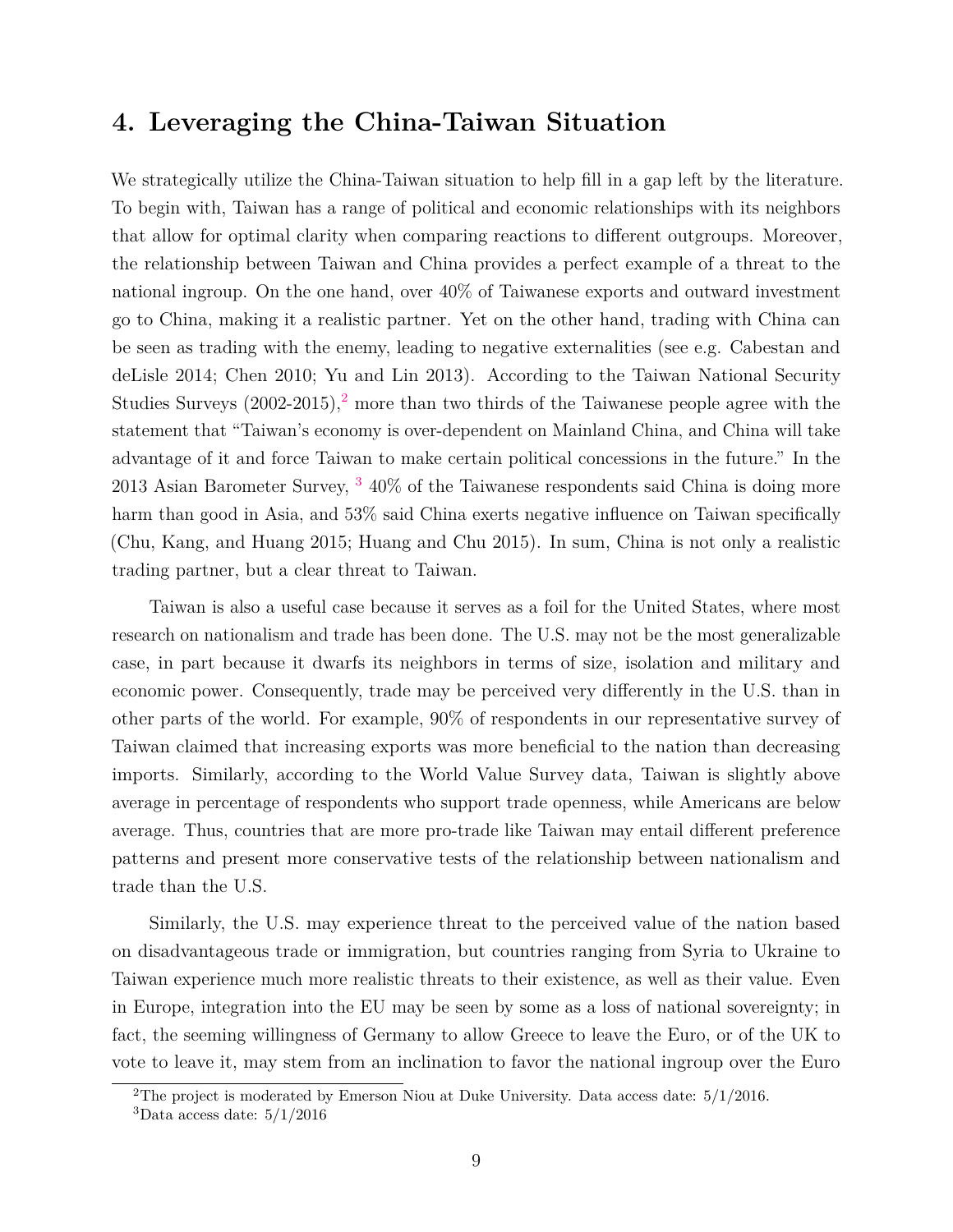Zone. Furthermore, nationalism in the U.S. is correlated with education, racial attitudes, and social dominance orientation in a way that makes the measurement of nationalism more problematic, and makes findings from the U.S. less generalizable. Thus in developing a theory of trade attitudes in general, we take our research outside of the U.S. context, and Taiwan provides an ideal case.

#### **5. Survey Experiment Design**

As we discussed earlier, factors determining support for trade vary along two dimensions: economic versus psychological and personal versus national. It is important to keep the four separate quadrants formed by these two dimensions in mind, because much of the current research does not distinguish between them, and the national versus personal psychological quadrants have been underutilized. We employ a survey experiment in Taiwan, where we either manipulate or measure all four quadrants, summarized in Table [2.](#page-9-0) For us, individual level economic interest is represented by the effect of trade policy on individual income, which we manipulate; degree of pride in the nation is in the individual psychological quadrant, which we measure; the effect of the policy on national GDP is the national level economic factor, which we make explicit and hold constant; and finally the trading partner, which we manipulate, is the national level psychological influence on support for trade.

|                  | Economic (material) factor         | Psychological factor             |
|------------------|------------------------------------|----------------------------------|
|                  | Material Self-interest             | National Pride:                  |
| Individual-level | Benefit Manipulation:              | Measured in pre-treatment survey |
|                  | either gain or lose $3\%$ income   |                                  |
|                  | National economy:                  | National threat                  |
| National-level   | Held constant as GDP increasing    | Trading Partner Manipulation:    |
|                  | by 3-5% if the trade policy passes | China, Japan or Malaysia         |

<span id="page-9-0"></span>Table 2: Survey Experiment on Trade Policy Support

In our first treatment, we operationalize the presence or absence of outgroup threat via trading partner: China, Japan or Malalysia. China's explicit claims to control Taiwan trigger protective instincts in respondents depending on their attachment to the ingroup, translating into opposition to trade with China. While China serves as a perfect national, psychological threat in our experiment, it is necessary to separate the threat to the Taiwanese ingroup from other aspects of China as a trading partner. We chose Malaysia as another trading partner because it is extremely similar to China in terms of trade conditions, yet without the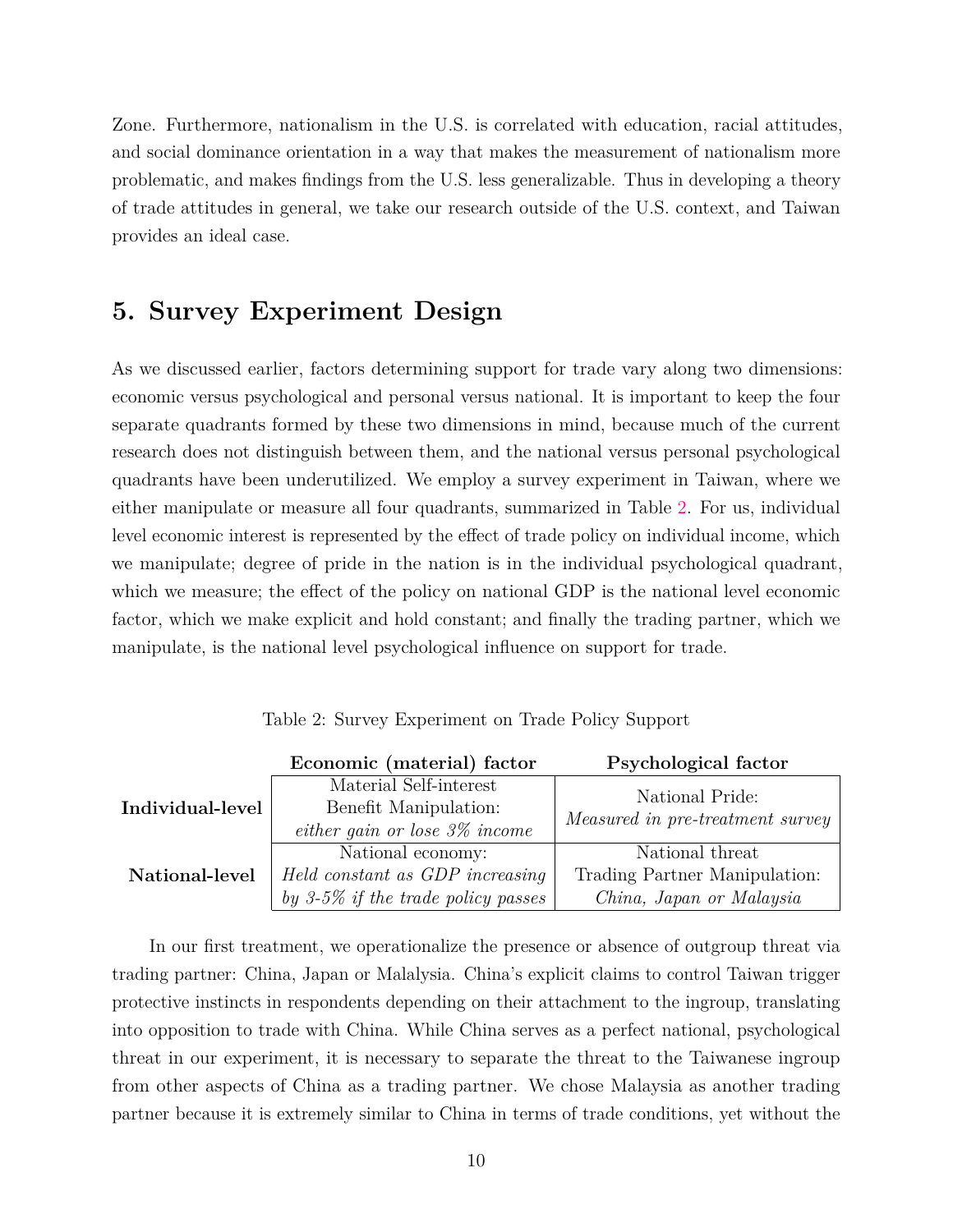same national threat. Furthermore, Malaysia and China share the same level of economic development and are each endowed with an abundant labor force, and twenty-five percent of the population in Malaysia is ethnic Chinese. Thus, if respondents are using trading partner as a cue for economic consequences or increases in immigration, then Malaysia would have the same effect as China.

Japan is added as a third and final country for two reasons. On the one hand, people might argue that the effect of China is a result of China being a great political and economic power in the region rather than China being a threat to Taiwan's nationhood. We add Japan to exclude this possibility. Like China, Japan is also a dominant political and economic power in East Asia. On the other hand, if individual trade attitudes are influenced by the strength of the trading country, China and Japan should have similar effects. In fact, Japan is Taiwan's largest trade partner, and is the nation with which Taiwan has the greatest trade deficit. This deficit results from the fact that many of Taiwan's industries (particularly high-tech industries) rely on Japan to supply manufacturing components and technology. Therefore, any effect of China in comparison to Japan and Malaysia can be attributed to the specific threat that China poses to Taiwan as a nation.

The second treatment is whether an individual would benefit from the proposed trade deal. Previous research has noted the difficulty individuals are likely to have in attempting to calculate the effect any given policy will have on them personally. Randomly telling our subjects that their monthly salary will increase or decrease by 3% if the proposed policy passes enables us to discern the exogenous effect of economic self-interest, divorced from the national economic consequences of trade. We choose percentage because it is less responsive to different levels of income, such that both low and high earners would be expected to react similarly. We expect individuals benefiting from the deal to be more supportive, as long as China is not the trade partner.

We control for the sociotropic economic perceptions that may shape individual attitudes toward trade policy by explicitly stating in all treatment conditions that if the trade agreement were passed, the overall GDP of Taiwan would be expected to increase by 3-4%, exports by 2-5%, and inequality would be unaffected. We chose these figures to be as realistic as possible in size and in the positive direction, since Taiwan is an island economy which tends to benefit from trade openness. We also wanted to make sure that the national economic quadrant of our two dimensional table was positive so that any negative effects on support for the trade policy could be attributed to the trade partner. Finally, we wanted to show that even when the nation benefits economically, the trade partner can still be considered threatening, and cooperation may still be opposed.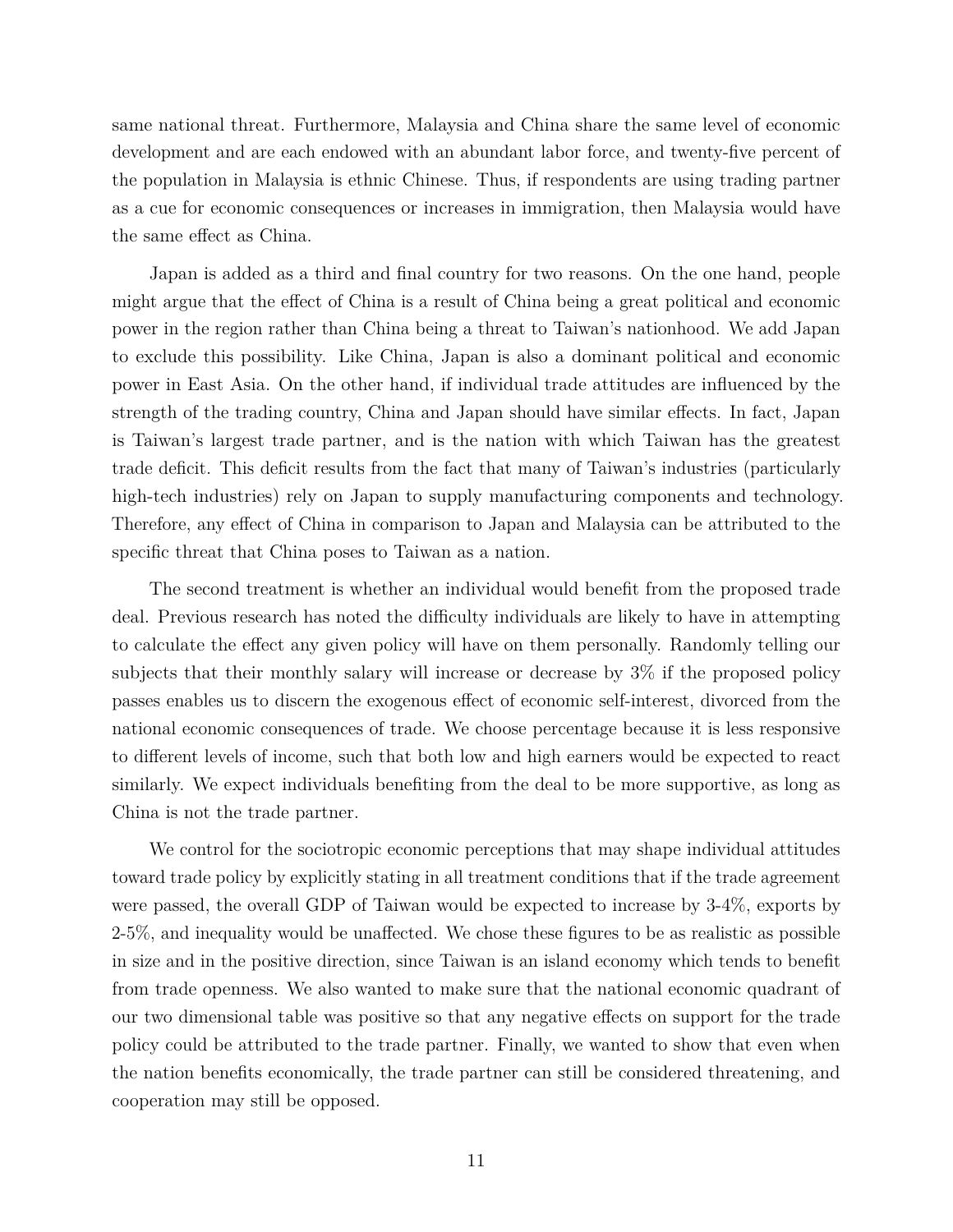Part of the power of our study stems from the fact that we hold benefit to the national economy constant, and directly manipulate the effect of the policy on individual income. In doing so, we separate the respondents' individual- and national-level economic interests and obviate the need to use one as a cue for the other. This enables us to better estimate the exogenous effect of economic self-interest on support for a trade policy. Furthermore, because we have explicitly separated the economic effects of the policy on the individual and on the nation, when we see no effect of economic self-interest, it is not because of collinearity or endogeneity issues.

Last, we employ various measures of nationalism to test how different ways of concept operationalization have different inferential consequences. Our goal is to show how national attachment at the individual level interacts with threat at the national level. In our survey experiment, national attachment is measured by national pride. To ensure that positivity towards the nation is the crucial variable, as opposed to national chauvinism, we measure both and find that they are not highly correlated, and that pride is a better indicator of responsiveness to national ingroup threat (see Supporting Information for the wordings of different measures).

#### **5.1 Hypotheses**

Based on the general theory we have constructed, we argue that greater national attachment implies greater investment in the overall well-being of the nation. Respondents who are most attached to the national ingroup should be most interested in maximizing national utility, both economically and politically. Since 90% of our respondents overwhelmingly agreed that trade is in Taiwan's interests, and they were all told that the national GDP would increase if the trade agreement were signed, respondents should have been supportive of trade based on national economic utility. However, the political utility of trading with Japan and Malaysia should be very different from that of trade with China. We conjecture based on SIT that those who are most attached to the nation of Taiwan are the most sensitive to threats to it, and the most willing to forego material interests for the sake of the nation. In this study, China should pose a stronger threat to Taiwan politically, but not economically, and thus those most proud to be Taiwanese should be most opposed to trade with China, but pride should not affect support for trade with Japan or Malaysia.

Here are the hypotheses generated from our theory and research design:

• H1. National threat (i.e. trade with China) will decrease support for the trade agreement.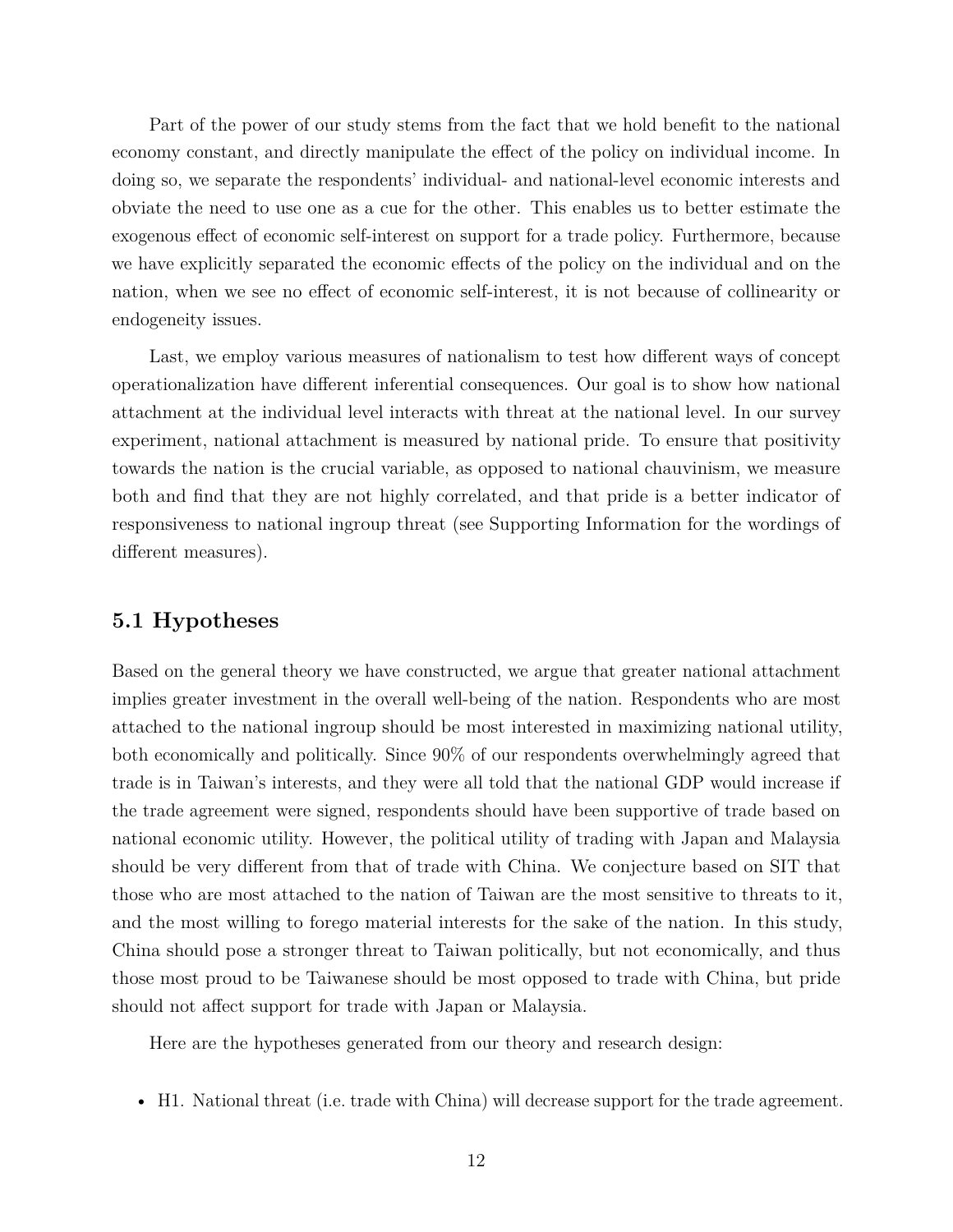- H2a Individuals who benefit economically from the trade agreement will generally be more supportive of it.
- H2b National threat will suppress responsiveness to personal benefit, such that the economic benefit treatment will be insignificant in the context of trade with China.
- H3. National attachment will moderate support for the trade agreement in the context of national threat, such that greater pride in Taiwan will be associated with less support for the trade agreement, but only if it is with China.

## **6. Data Collection**

#### **6.1 Survey Procedure**

In our online survey, every respondent was first asked questions about demographics, attitudes towards Taiwan and other nations, general attitudes towards trade, etc. Then respondents read a passage about a potential trade deal which they are randomly told will either increase or decrease their income, and that it is either with China, Japan or Malaysia. At the end of the survey respondents are asked to evaluate the proposed trade agreement on a 7-point scale, which is our dependent variable. The question is: *"We would like to know what you think of this possible trade agreement. Are you supportive or opposed to this policy?"* The highest (lowest) score means that the respondent is extremely supportive (opposed) to the trade agreement. The medium score 4 represents neutrality.

Respondents were asked three manipulation check questions to ensure that they were actually absorbing the economic self-interest, national economic interest and trading partner information given in the treatments. Respondents often skim surveys very quickly when taking them online, so it is important to know which participants were paying attention. These checks allow for greater interval validity, because they ensure that those who pass them have the information on which we expect them to base their responses. Furthermore, the treatments we used were purposely very subtle. Nothing verbally or visually drew special attention to the treatments, which were only mentioned once in the process of explaining a relatively dry policy. It was designed this way to decrease demand effects, where respondents might respond to the dependent variable differently based on the assumption that the researcher wants them to answer a certain way. This design and the use of manipulation checks help to show that people really take economic self-interest, national economic interest and trading partner into account when determining their support for a given trade policy without being prompted. Subtlety also makes the experiment more realistic to real policies and news stories about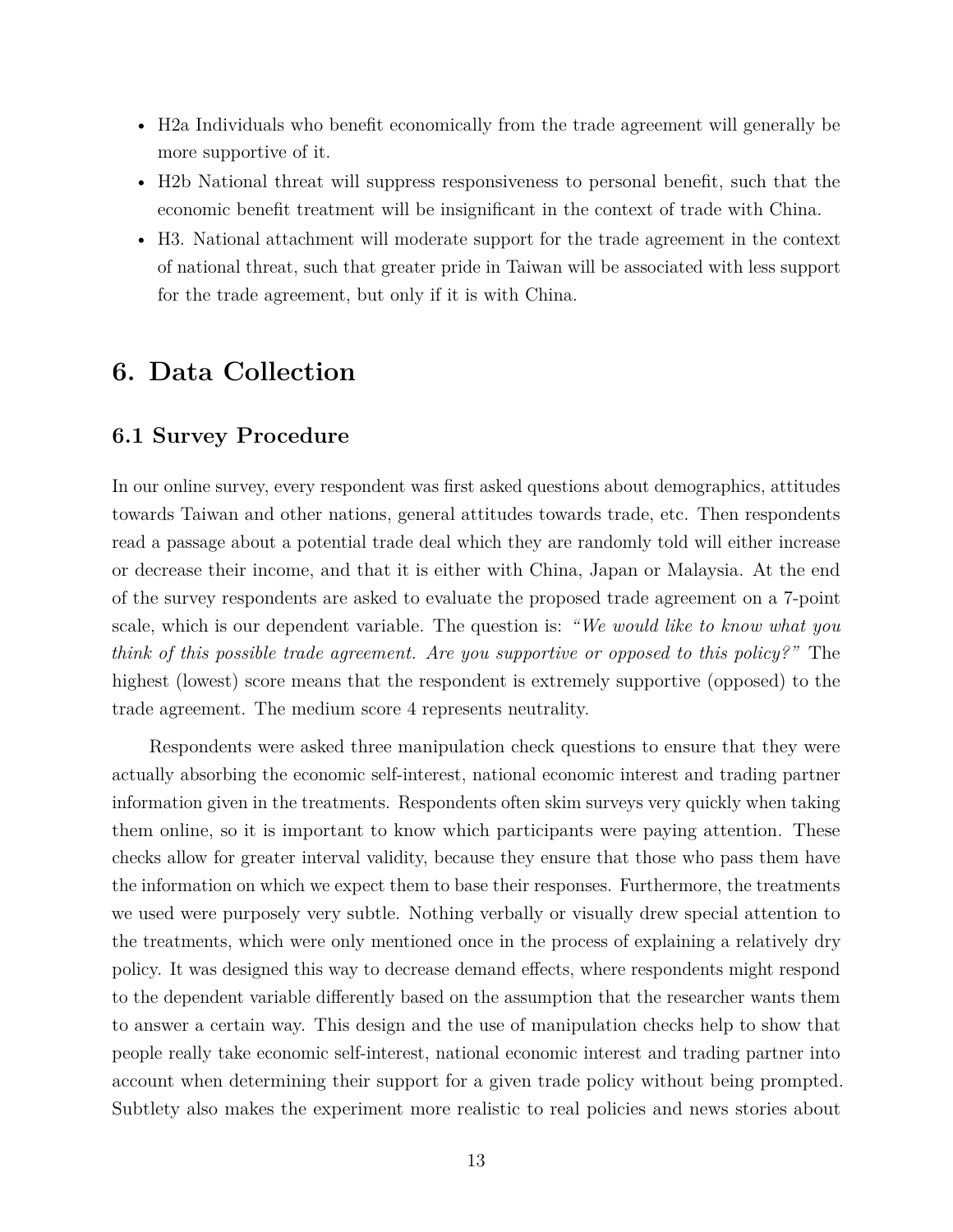them, increasing our ecological validity. However, it also means that participants who were paying less attention or had worse recall for detailed information were dropped, potentially making the findings less generalizable to the less educated or less interested, but making them more internally valid. We perform tests of balance and selection into the reduced sample to make sure that respondents who drop out of our sample are balanced across treatment groups and to show that we are not dropping responses strategically.[4](#page-13-0)

#### **6.2 Sample**

The survey experiment was administrated through Pollcracy Lab (PL) hosted by the Election Study Center at the National Cheng-chi University in Taiwan from September 30th to October 8th in 2014. 831 respondents were collected in the span of 9 days. The Election Study Center (ESC) is one of the leading agencies conducting public opinion surveys in Taiwan. The ESC has relied on a Computer Assisted Telephone Interviewing (CATI) system to conduct their surveys. Starting from 2006, the ESC has started to construct their online panel through random digit dialing (RDD), the same method as telephone interviewing. Hence, it is a probability-based panel, covering the Taiwanese population aged 20 years and older consisting of more than 10,000 panelists.

Even though PL is a probability-based panel, selection bias may still exist. The biggest source of selection bias comes from the chosen panelists who, nevertheless, were unwilling to join the online panel. The ESC compares the online panel and surveyed panelists with the 2010 census data. The result shows that the online panel is no different from the Taiwanese population in terms of gender and of geographic composition, but there is a city bias (Yu 2012). The online panel is also younger and more educated. To test whether extra bias is entailed in online surveys, the ESC has conducted the same survey through both the online and telephone formats and found that the results are almost identical. Thus, we should be able to reasonably generalize beyond our sample, especially to those in cities under 50 with

<span id="page-13-0"></span><sup>4</sup>We regress a dummy for having passed the three checks on treatments, national pride and on demographic variables; the results show that 1) the selection into treatment is balanced across all treatment groups, 2) pride is not predictive of passing, and 3) less educated and younger people are more likely to fail at least one of the checks. This regression indicates that we can treat missingness as if at random in regards to our estimates of treatment effects and the interaction of pride with treatments. Consequently, while our ability to generalize to the very low educated is limited, the internal validity of the experiment holds up. For details, see the Supporting Information.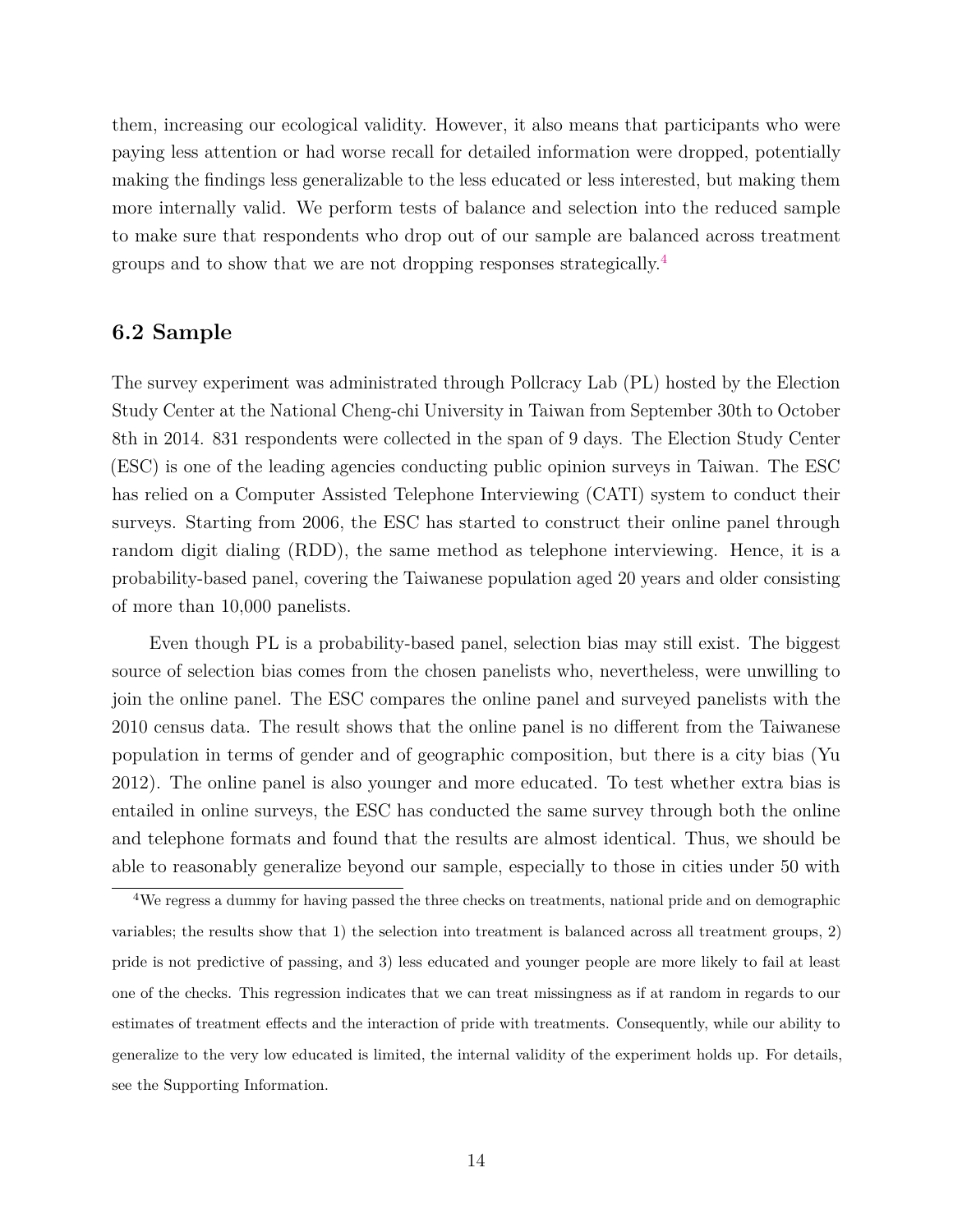at least high school education. Regardless, the internal validity of our results does not hinge on the representativeness of the sample, but on the random assignment of our treatments.

## **7. Findings**

Since we are using an experiment, we can estimate the effects of our treatments simply by comparing the differences in means. Below is a plot of the raw means of the dependent variable, support for the trade policy, split up by treatment group with 95% confidence intervals (Figure [1\)](#page-14-0). No models have been run on this data, yet the predicted pattern can easily be seen. As expected in H1, support for trade with China is significantly lower than support for trade with Japan or Malaysia. In keeping with H2a, the material self-interest effect can be seen in the difference between those told that they would economically gain versus lose from trade with Malaysia or Japan. However, in keeping with H2b, economic benefit is insignificant in the China treatment groups.



<span id="page-14-0"></span>Figure 1: Raw Mean Support for Trade by Treatment Group

These findings hold if we run a regression on the data, which also enables us to test H3. In Table [3,](#page-15-0) the first column shows the model with just the treatments, and China is the most substantively and statistically significant variable. In support for H1, the coefficient for China is negative, such that when Benefit is held at zero, meaning the respondent was told they would lose income, support for trade is significantly lower if the trading partner is China than when it is Malaysia, the omitted category. Similarly, when benefit is held at 1,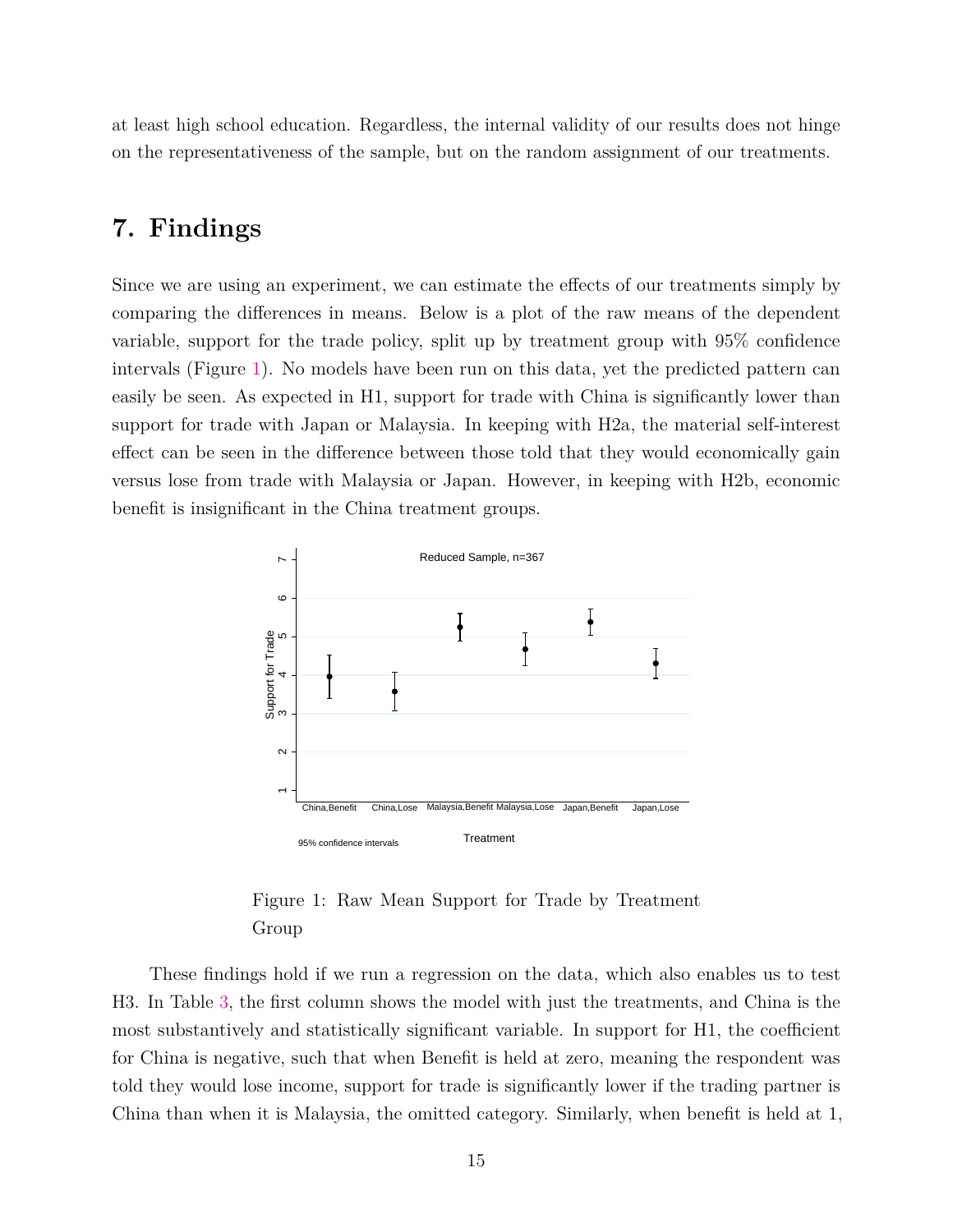meaning the respondent gains income, then the difference in support for the agreement is even greater if the partner is China rather than Malaysia.

<span id="page-15-0"></span>

|                                  | Column 1:             | Column 2:   |  |
|----------------------------------|-----------------------|-------------|--|
|                                  | <b>Baseline Model</b> | Pride Model |  |
| China                            | $-1.096***$           | 0.953       |  |
|                                  | (0.33)                | (0.86)      |  |
| Japan                            | $-0.367$              | 0.117       |  |
|                                  | (0.29)                | (0.76)      |  |
| Benefit                          | $0.574*$              | $0.571*$    |  |
|                                  | (0.28)                | (0.28)      |  |
| China x Benefit                  | $-0.187$              | $-0.193$    |  |
|                                  | (0.47)                | (0.46)      |  |
| Japan x Benefit                  | 0.5                   | 0.49        |  |
|                                  | (0.38)                | (0.38)      |  |
| National Pride                   |                       | 0.186       |  |
|                                  |                       | (0.72)      |  |
| China x Pride                    |                       | $-2.65*$    |  |
|                                  |                       | (1.09)      |  |
| Japan x Pride                    |                       | $-0.611$    |  |
|                                  |                       | (0.38)      |  |
| Constant                         | $4.672***$            | $4.522***$  |  |
|                                  | (0.21)                | (6.03)      |  |
| R2                               | 0.13                  | 0.16        |  |
| N.                               | 367                   | 367         |  |
| Robust standard errors           |                       |             |  |
| * p<0.05; ** p<0.01; *** p<0.001 |                       |             |  |

Table 3: Regression of Support on Treatments and National Pride

In support for H2a, the coefficient for the constitutive effect for Benefit is positive, representing the effect of benefiting when the country is Malaysia. Figure [2](#page-16-0) shows that respondents were also more supportive of trade with Japan when it would increase their personal incomes. However, given China as the trading partner, Benefit becomes insignificant, indicating that direct financial incentives were unable to raise support for trade with China, just as H2b conjectured. In other words, the economic self-interest incentive that was powerful enough to affect support for trade with Japan and Malaysia was powerless in the face of the threat to the national ingroup posed by China.

Our experiment makes it very clear that China has an exogenous effect on support for a given trade policy. Because the effects on the national economy were held constant, the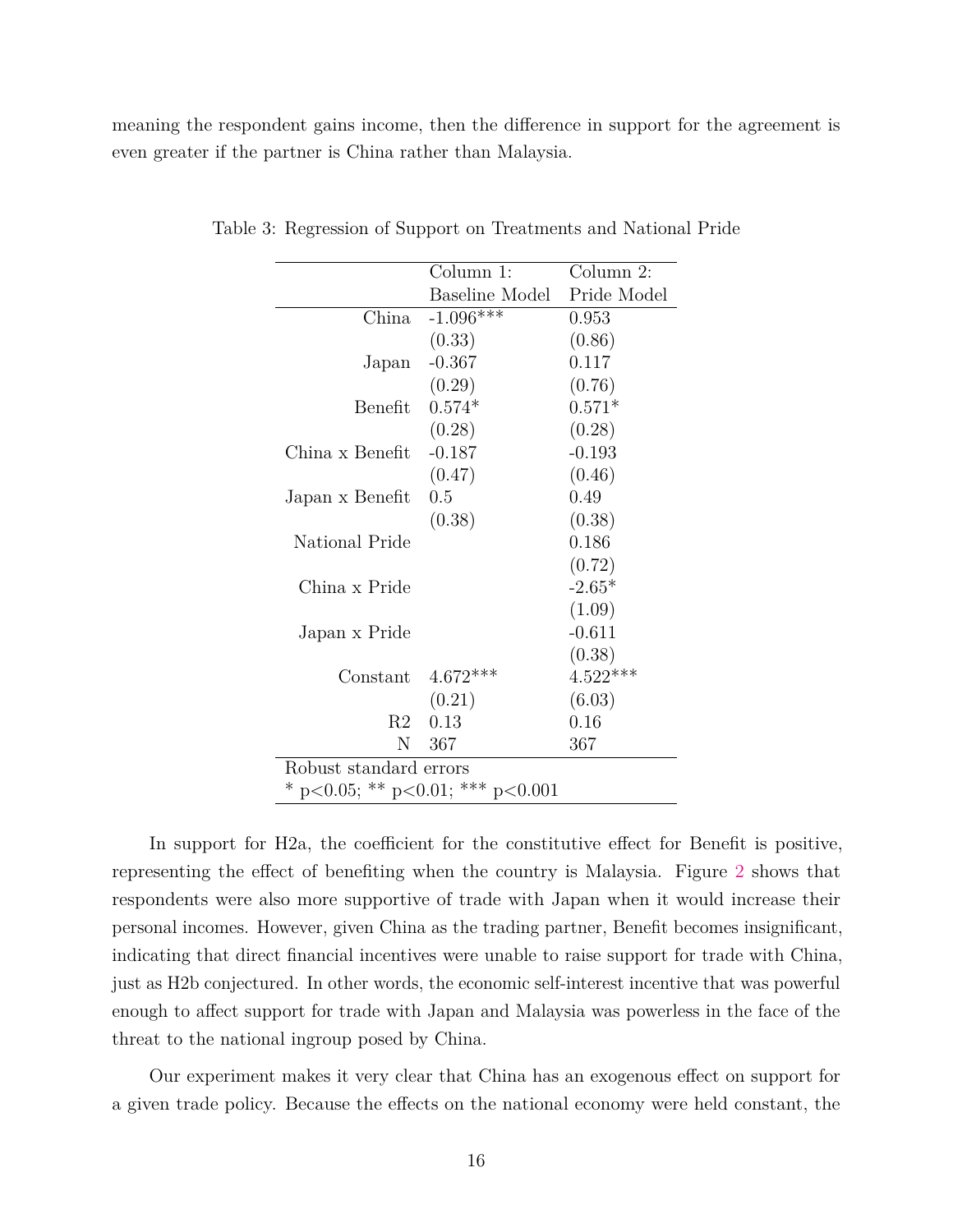

<span id="page-16-0"></span>Figure 2: Marginal Effects of Benefiting Personally

effect of China cannot be attributed to anticipated national economic benefits or dangers. Consequently, inferences the respondents could make from the national level to their personal economic interests beyond the effect of the agreement on their income are also held constant.

Furthermore, our theory that those who are most attached to Taiwan would be the response to the threat China poses to Taiwan is bolstered most by the interaction of trading partner with national pride. In keeping with H3, the second column of Table [3](#page-15-0) shows that the interaction between pride and China is negative, substantively large, and statistically significant. As expected, those who are highest in national attachment are the most willing to sacrifice their economic self-interest when confronted with a threatening outgroup, i.e. China. In fact, the constitutive effect of China completely disappears with the incorporation of Taiwanese national pride. In other words, those who were very low on pride, such that pride equals zero, did not oppose trade with China, but those who were highest on pride, (pride =1) were statistically and substantively significantly opposed to trade with China. Thus, the negative reaction to China was driven by those most attached to Taiwan.

In keeping with our theory about differentiation between outgroups and H3, the relationship between support for trade and national pride varies by country. Figure [3](#page-17-0) below, shows that as national pride, a continuous variable, increases from its minimum to its maximum, support for trade with China plummets from about a 5.5 to 3, on a scale from 1 to 7. By contrast, the effects of pride for support for trade with Japan and Malaysia are relatively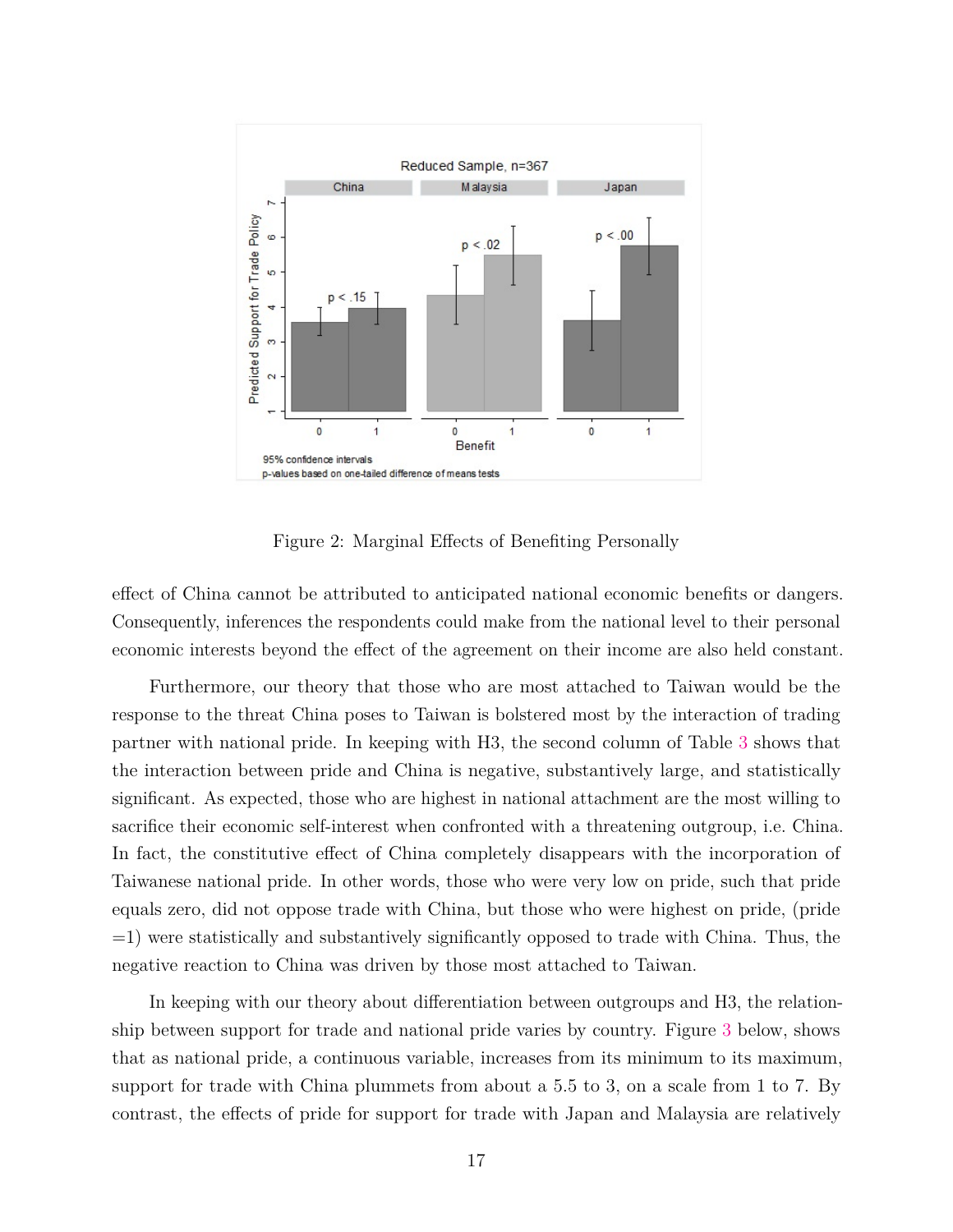flat. Furthermore, 90% of respondents said that generally increasing exports was better than decreasing imports, so support for trade itself is generally high. Together these results show that contrary to previous research in the United States, national attachment does not make Taiwanese respondents any less supportive of trade in general, but does suppress support for trade with a partner that poses a threat to the national ingroup. In that instance, individuals are willing to forego personal economic benefits and increases to national GDP in order to decrease interdependence with that outgroup.



<span id="page-17-0"></span>Figure 3: Predicted Level of Support of Pride by Country

We find further verification that ingroup attachment is the key determinant of responsiveness to China by comparing it to national chauvinism –thinking that Taiwan is better than most other countries. If nationalism were really about superiority to other countries as much of the literature has argued, then willingness to interact with other countries, in this case through trade, would be dependent on national chauvinism instead of ingroup pride. When interacting the treatments with chauvinism in Table 4 below, we find clear evidence that it is unrelated to support for trade across the treatment groups.

Thus, we have supported our claim that positive feelings towards one's own nation, measured by national pride, is actually a stronger conceptual and empirical predictor of trade preferences than chauvinism. We have thus demonstrated that popular preferences for trade depend on positive feelings towards the nation, rather than a desire to dominate other countries. The fact that national pride is associated with lower support for trade with China,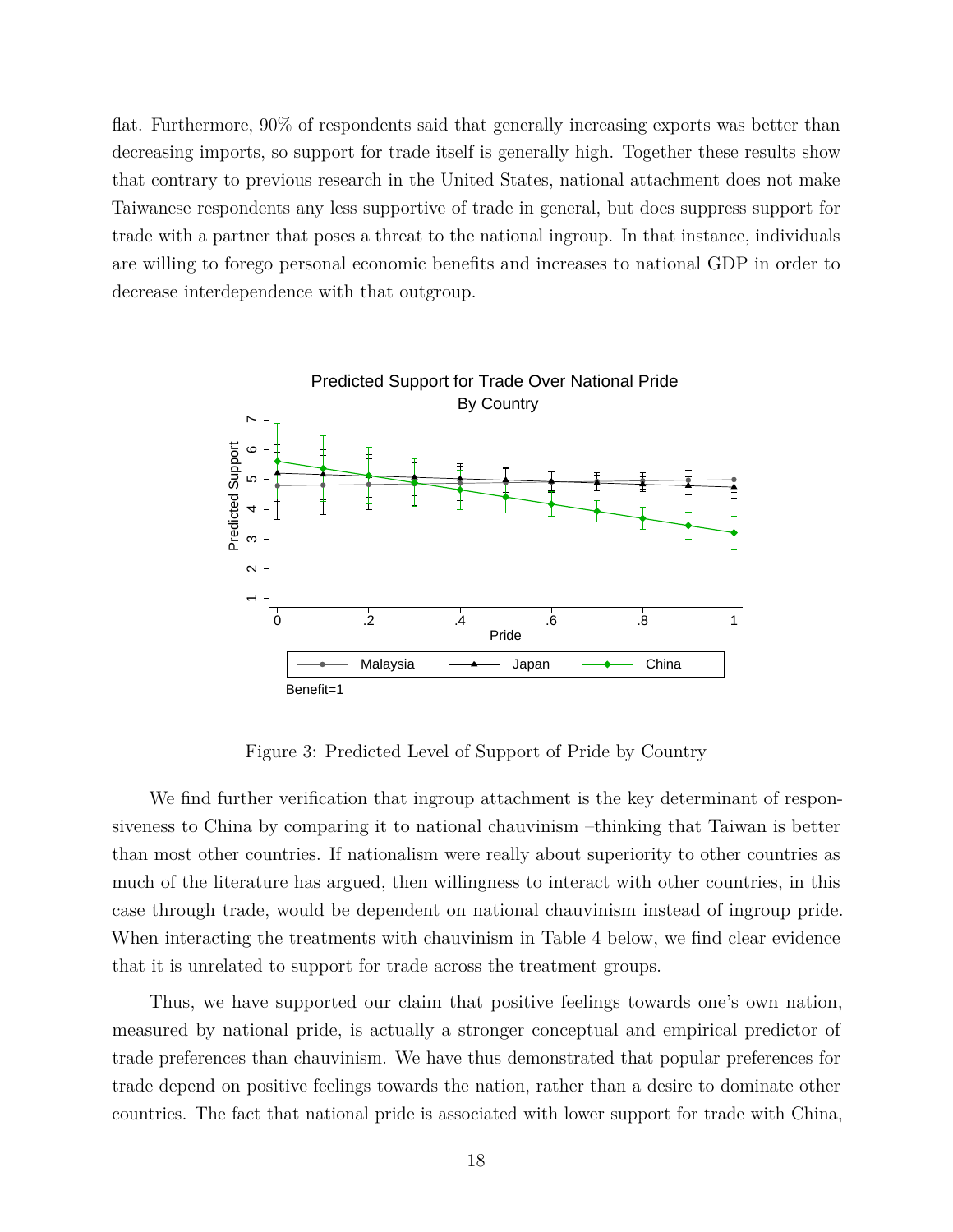|                                  | Column 1:        |  |
|----------------------------------|------------------|--|
|                                  | Chauvinism Model |  |
| China                            | $-0.819$         |  |
|                                  | (0.44)           |  |
| Japan                            | $-0.50$          |  |
|                                  | (0.40)           |  |
| Benefit                          | $0.576*$         |  |
|                                  | (0.28)           |  |
| China x Benefit                  | $-0.130$         |  |
|                                  | (0.47)           |  |
| Japan x Benefit                  | 0.497            |  |
|                                  | (0.38)           |  |
| Chauvinism                       | 0.119            |  |
|                                  | (0.68)           |  |
| China x Chauvinism               | $-1.098$         |  |
|                                  | (1.07)           |  |
| Japan x Chauvinism               | 0.465            |  |
|                                  | (0.85)           |  |
| Constant                         | $4.640***$       |  |
|                                  | (0.30)           |  |
| R2                               | 0.14             |  |
| N                                | 367              |  |
| Robust standard errors           |                  |  |
| * p<0.05; ** p<0.01; *** p<0.001 |                  |  |

Table 4: Regression of Support for Trade Policy With Chauvinism

but not Japan or Malaysia, provides strong evidence for our SIT-based theory that support for trade depends heavily on the threat posed to the national ingroup by the specific trading partner.

Given the significant number of respondents dropped after the manipulation checks, it is important to show that they were not dropped strategically, and that our findings are robust to choice of sample. To be clear, the exact statistical meanings of these estimators are different, but they are equally valid. The full sample unbiasedly estimates the Intentation to Treat (ITT), and the reduced sample estimates the Average Treatment Effect on the Treated (ATT), similarly without bias. In Table [5](#page-19-0) below, we show the models with and without pride run on both the reduced (columns 1 and 3) and full (columns 2 and 4) samples, and find similar results. These are both reasonable conceptualizations of causal effects, and the greater point of showing a causal effect of China on support for trade is legitimated by the similarity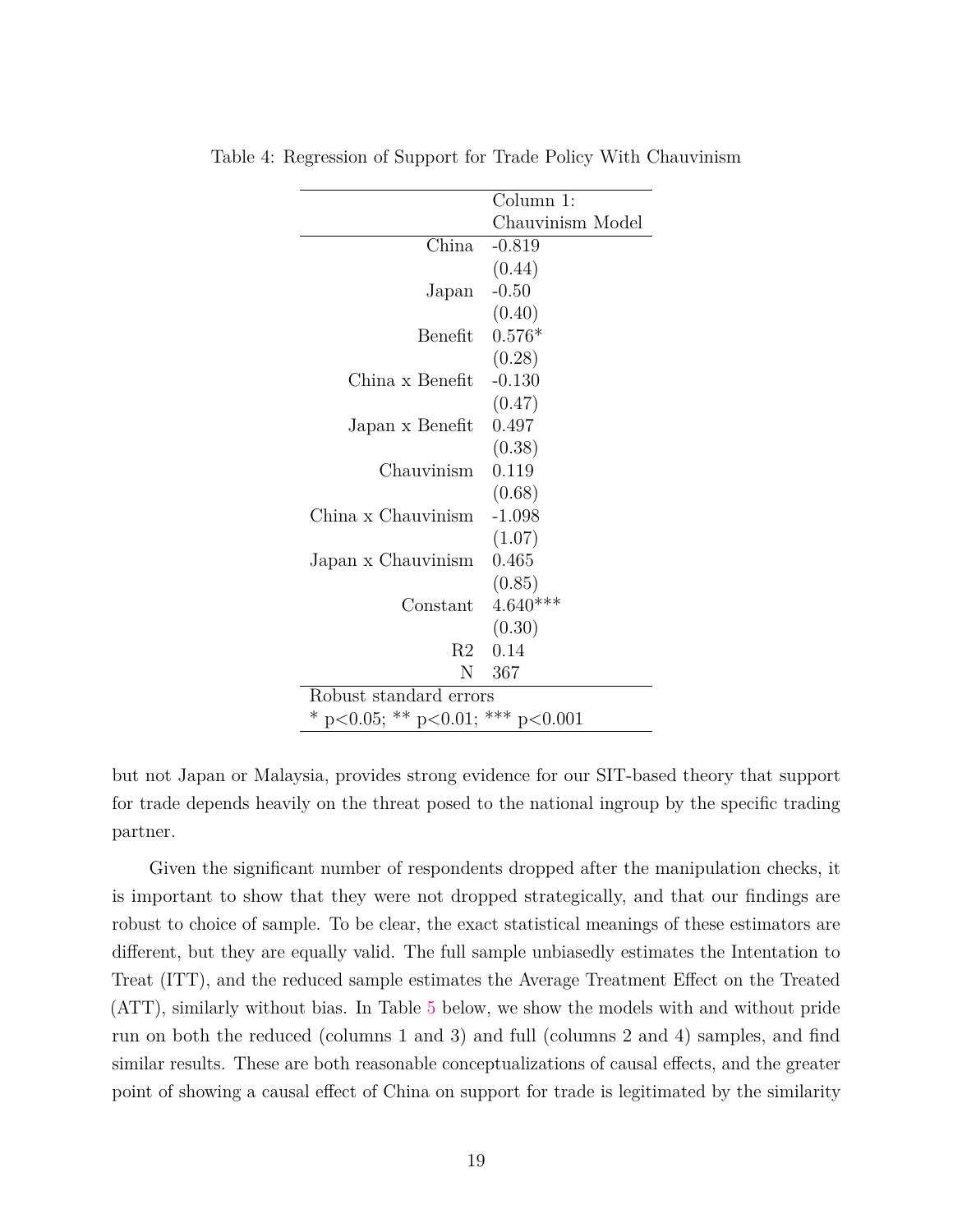of the results. In comparing columns 1 and 2, we can see that the treatment effect of China is consistent, whether we estimate ITT or ATT. Columns 3 and 4 similarly show that the moderating relationship of pride on the effect of China holds regardless of the sample being full or reduced.

| Table 5: Regression of Support for Trade with Different Sample Sizes |                                  |                        |                  |               |
|----------------------------------------------------------------------|----------------------------------|------------------------|------------------|---------------|
|                                                                      | Column 1:                        | Column 2:              | Column 3:        | Column 4:     |
|                                                                      | <b>Baseline Model</b>            | Baseline Model         | Pride Model      | Pride Model   |
|                                                                      | (Reduced Sample)                 | (Full Sample)          | (Reduced Sample) | (Full Sample) |
| China                                                                | $-1.096***$                      | $-0.661**$             | 0.953            | 0.981         |
|                                                                      | (0.33)                           | (0.23)                 | (0.86)           | (0.60)        |
| Japan                                                                | $-0.367$                         | $-0.298$               | 0.117            | 0.680         |
|                                                                      | (0.29)                           | (0.21)                 | (0.76)           | (0.57)        |
| Benefit                                                              | $0.574*$                         | 0.275                  | $0.571*$         | 0.277         |
|                                                                      | (0.28)                           | (0.20)                 | (0.28)           | (0.20)        |
| China x Benefit                                                      | $-0.187$                         | $-0.322$               | $-0.193$         | $-0.322$      |
|                                                                      | (0.47)                           | (0.32)                 | (0.46)           | (0.32)        |
| Japan x Benefit                                                      | 0.500                            | 0.391                  | 0.492            | 0.387         |
|                                                                      | (0.38)                           | (0.29)                 | (0.38)           | (0.29)        |
| National Pride                                                       |                                  |                        | 0.186            | 0.215         |
|                                                                      |                                  |                        | (0.72)           | (0.51)        |
| China x Pride                                                        |                                  |                        | $-2.650*$        | $-2.117**$    |
|                                                                      |                                  |                        | (1.09)           | (0.74)        |
| Japan x Pride                                                        |                                  |                        | $-0.611$         | $-1.265$      |
|                                                                      |                                  |                        | (0.92)           | (0.68)        |
| Constant                                                             | $4.672***$                       | $4.595^{\ast\ast\ast}$ | $4.522***$       | $4.428***$    |
|                                                                      | (0.21)                           | (0.15)                 | (0.60)           | (0.43)        |
| R2                                                                   | 0.14                             | 0.05                   | 0.16             | 0.07          |
| N                                                                    | 367                              | 805                    | 367              | 805           |
| Robust Standard Error                                                |                                  |                        |                  |               |
|                                                                      | * p<0.05; ** p<0.01; *** p<0.001 |                        |                  |               |

<span id="page-19-0"></span>Table 5: Regression of Support for Trade with Different Sample Sizes

Taken all together, our findings suggest that people generally respond to some degree to their individual, material interests when they can perceive the direct impact of a trade policy on their economic well-being. However, self-interest can be completely overwhelmed when psychological factors are brought to the fore by a particular trading partner. In other words, people who were told they would personally benefit from the trade agreement were generally more supportive of the agreement, unless the trading partner posed a threat to the national ingroup. As expected, those most attached to the ingroup, i.e. most proud to be from Taiwan, were most responsive to the threat posed by China. These respondents were willing to forego personal economic gain in order to avoid greater interdependence with a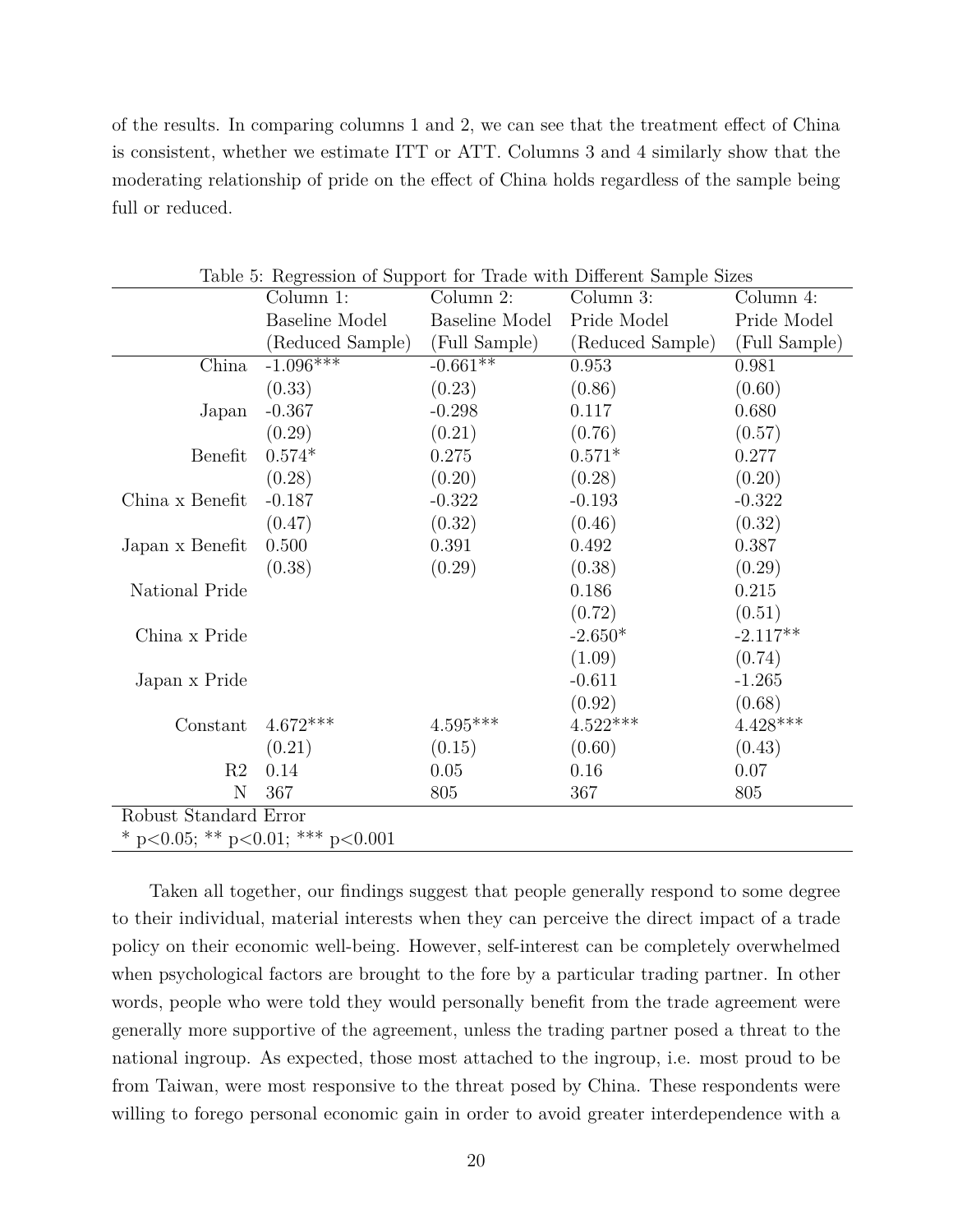trading partner who poses an existential threat to Taiwan.

## **8. Conclusion**

This paper makes three main points in the debate on trade preference formation. First, we argue that threats from trade partners are important factors in determining individuals' support or opposition to trade agreements. For example, for Eastern European countries, trading with Russia is very different from trading with the European Union due to the unique political dynamics they have with each. This national, psychological factor in mass opinion has previously been ignored, but we have shown that it warrants considerable attention. Second, we have shown that the individual-level psychological factor of nationalism moderates the relationship between outgroup threat and support for trade. In this case, we have shown that the more proud a person is of their national ingroup, the more responsive they are to the threats to that ingroup, in this case from China, a trading partner that wants to absorb Taiwan. We have been very precise in our conceptualization and measurement of nationalism, and have grounded our experimental design in a more nuanced understanding of how it should be expected to play into trade decisions.

Third, while we embrace the political behavior literature, we disagree with the recent skepticism towards self-interest. By using a survey experiment, we were able to show that economic self-interest does matter when people receive information on how a policy influences their personal income directly, distinct from psychological or sociotropic factors. Furthermore, we have shown important scope conditions on the effect of economic self-interest, which can be nullified by a realistic, psychological, national-level factor inherent to any trade agreement: trading partner. Building on lab experimental findings showing differential reactions of high ingroup identifiers to outgroups based on threat (Ellemers, Spears and Doosje 2002), we have shown that outgroup threat in a realistic political setting is strong enough to overcome economic self-interest, with significant consequences for support for trade. In doing so, we hope to have shed some light on how both the economic v.s. psychological and personal v.s. national dimensions interact to determine trade policy preferences.

Our findings, especially in comparison to the recent research on trade preferences in the United States, and redistributive preferences in the UK (Klor and Shayo 2010), beg for additional work on nationalism, and greater attention to its conceptualization and measurement. As we pointed out in the article, national attachment is both conceptually and empirically preferable to national chauvinism to measure nationalism. At the theoretical level, national attachment captures the strength of ingroup identity, as conceptualized using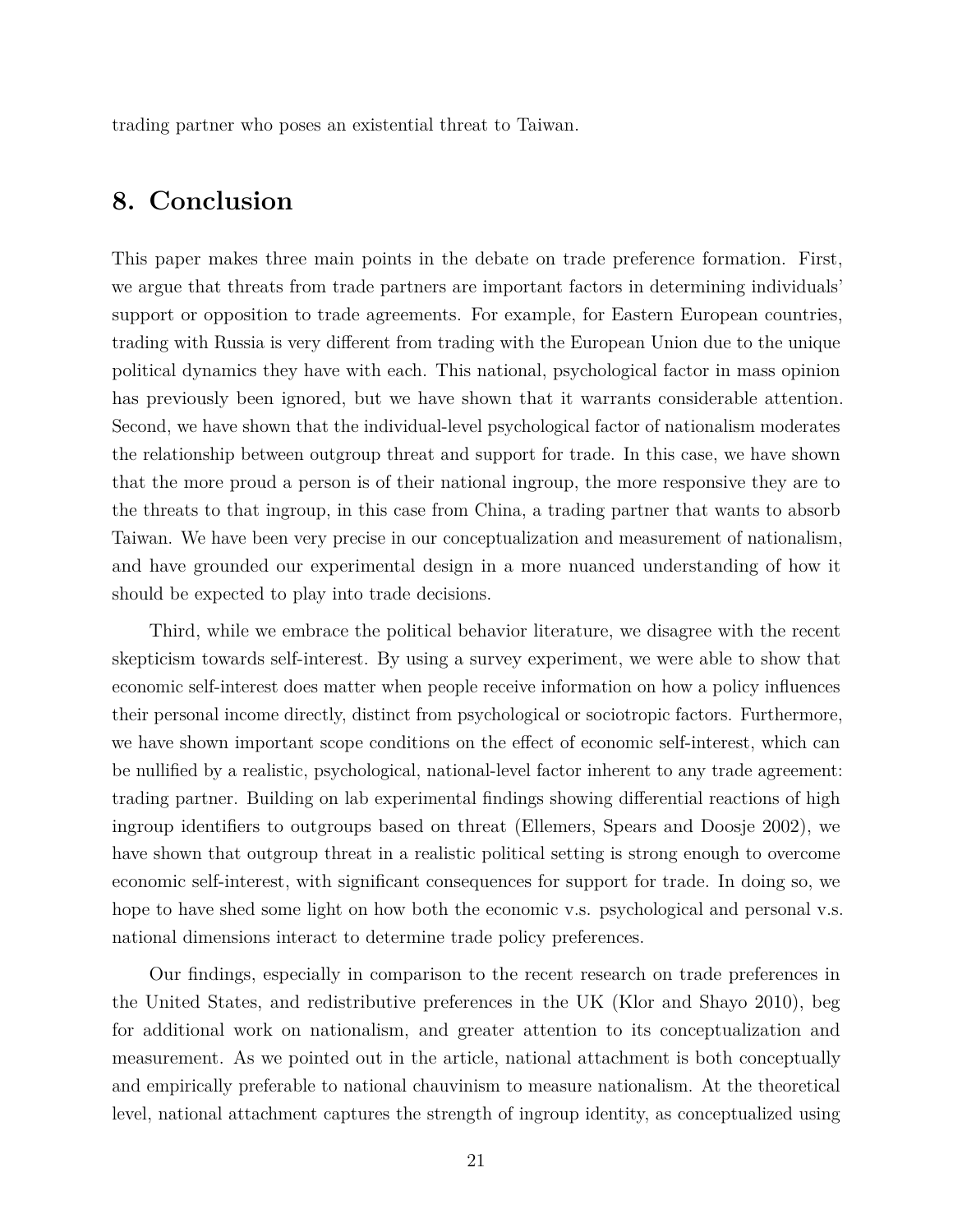SIT. The degree of national attachment is also more comparable across countries, especially outside of the U.S. context. At the empirical level, chauvinism gives us little to no purchase on the relation with any specific trading partner. Moreover, in many countries, national chauvinism and ethnocentrism are correlated with other variables (e.g. education) that also play a role in economic theories, making it vulnerable to problems of confounding.

Also, we think that trade partners matter and each trade deal should be evaluated in its own right. The usual survey item on "general support for trade" is too abstract to assess people's underlying trade preference toward specific trade deals for two reasons. First, being supportive toward trade in general does not always lead to support for every trade agreement. We have shown that support will be suppressed if the trading partner is threatening, for example. Second, the general support for trade survey question may tap into various concepts (e.g. openness toward the world), to the point that it may be too conflated to be analytically useful. Therefore, building on our article, we suggest shifting from general trade attitudes to the study of support for trade (or any form of engagement) with specific partners in the future.

Ultimately, we see the economic and psychological literatures on trade as complementary, and hope to have highlighted and extended the powerful contributions of each. Methodologically, we appreciate the immense knowledge that has been gained from surveys, but contend that no single approach to theory-testing is sufficient. Thus we employ an experiment in taking an initial step towards clarifying and unifying different theories and concetualizations of the determinants of trade, with the addition of outgroup differentiation. Ideally, next steps will introduce other contextual factors of trade agreements, and utilize experiments and other methods to gain causal purchase on the key determinants of trade support in various realistic contexts.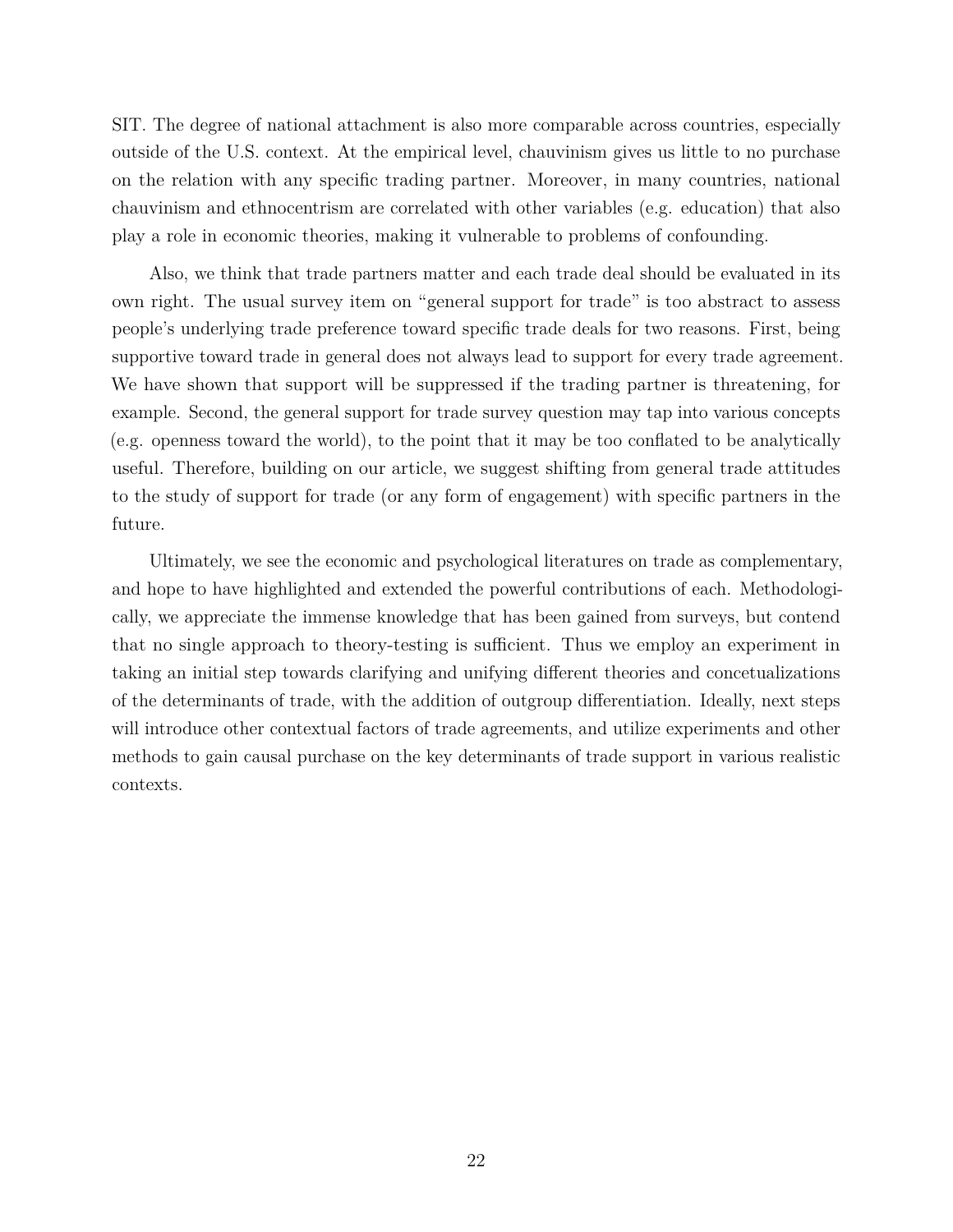## **Reference**

Ahlquist, John S., Amanda B. Clayton, and Margaret Levi. 2014. "Provoking Preferences: Unionization, Trade policy, and the ILWU puzzle." *International Organization* 68(1): 33–75.

Alt, James, Jeffry Frieden, Michael J. Gilligan, Dani Rodrik and Ronald Rogowski 1996. "The Political Economy of International Trade Enduring Puzzles and an Agenda for Inquiry." *Comparative Political Studies* 29(6): 689–717.

Beaulieu, Eugene. 2002. "Factor or Industry Cleavages in Trade Policy? An Empirical Analysis of the Stolper–Samuelson Theorem." *Economics and Politics* 14: 99–131.

Blonigen, Bruce A. 2011. "Revisiting the Evidence on Trade Policy Preferences." *Journal of International Economics* 85(1): 129–135.

Branscombe, Nyla R, Michael T Schmitt, and Richard D Harvey. 1999. "Perceiving Pervasive Discrimination among African Americans: Implications for Group Identification and Well-being." *Journal of Personality and Social Psychology* 77(1): 135.

Brewer, Marilynn B. 1991. "The Social Self: On being the Same and Different at the Same Time." *Personality and Social Psychology Bulletin* 17(5): 475–482.

Cabestan, Jean-Pierre, and Jacques deLisle. 2014. *Political Changes in Taiwan under Ma Ying-Jeou: Partisan conflict, Policy choices, External Constraints and Security Challenges*. New York: Routledge.

Chang, Ha-Joon. 2008. *Bad Samaritans: The Myth of Free Trade and the Secret History of Capitalism*. New York, NY: Bloomsbury Press.

Chen, Ching-Chang. 2010. "Understanding the Political Economy of Cross-strait Security: A Missing Link." *Journal of Chinese Political Science* 15(4): 391–412.

Chiang, Chun-Fang, Jin-Tan Liu, and Tsai-Wei Wen. 2013. "Individual Preferences for Trade Partners in Taiwan." *Economics and Politics* 25(1): 91–109.

Chu, Yun-han, Liu Kang, and Min-hua Huang. 2015. "How East Asians View the Rise of China." *Journal of Contemporary China* 24(93): 398–420.

Cottrell, Catherine A, and Steven L Neuberg. 2005. "Different Emotional Reactions to Different Groups: a Sociofunctional Threat-based Approach to "Prejudice". " *Journal of Personality and Social Psychology* 88(5): 770.

Drury, John, and Steve Reicher. 2000. "Collective Action and Psychological Change: The Emergence of New Social Identities." *British Journal of Social Psychology* 39(4): 579–604.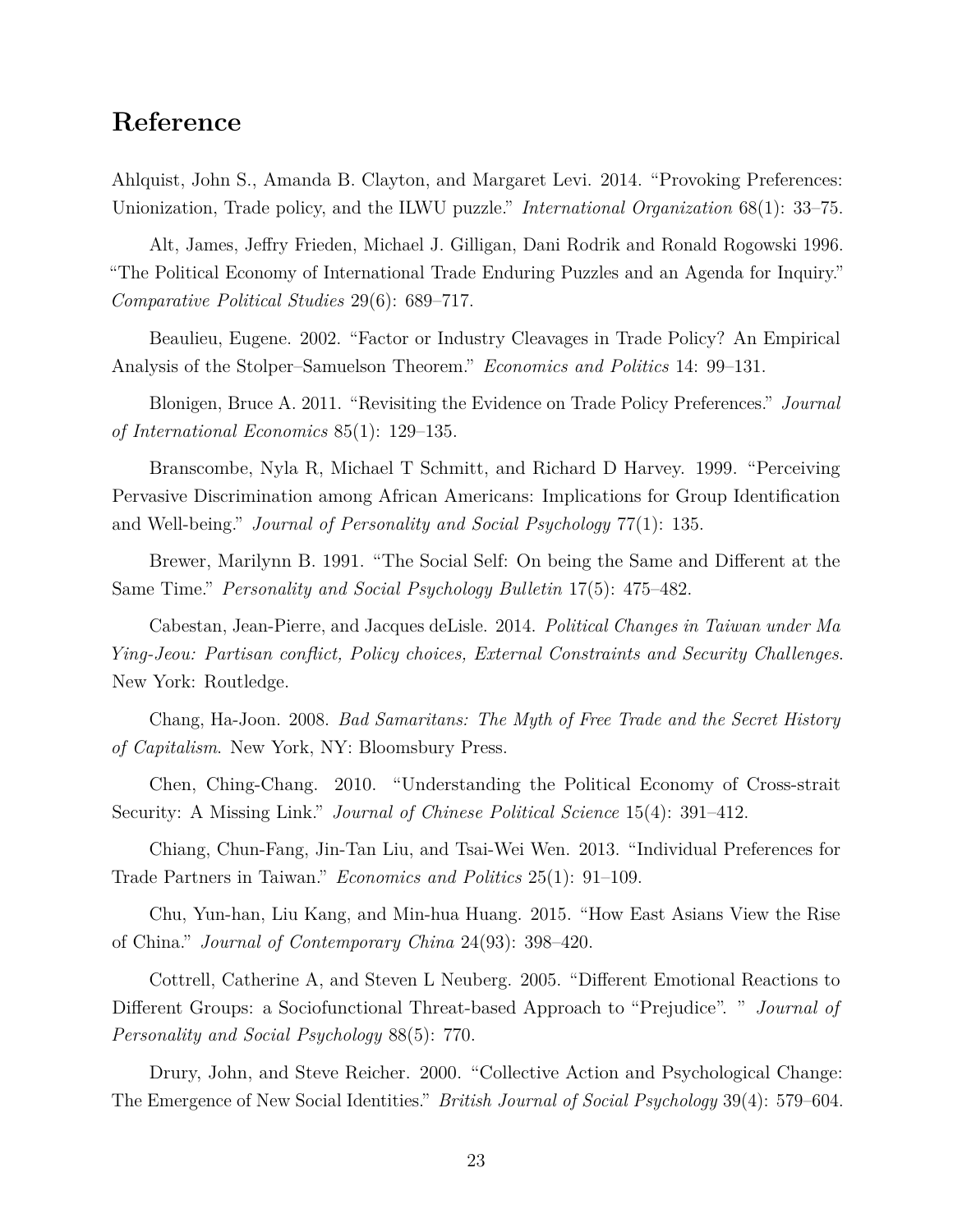Ellemers, N., R. Spears, and B Doosje. 1997. "Sticking Together or Falling Apart: In-group Identification as Psychological Determinant of Group Commitment versus Individual Mobility." *Journal of Personality and Social Psychology* 72(3): 617–626.

Ellemers, Naomi, Russell Spears, and Bertjan Doosje. 2000. "Self and Social Identity." *Annual Review of Psychology* 53(1): 161–186.

Fordham, Benjamin O., and Katja B. Kleinberg. 2012. "How can Economic Interests Influence Support for Free Trade?" *International Organization* 66(2): 311–328.

Frieden, Jeffry A. 1991. "Invested Interests: The Politics of National Economic Policies in a World of Global Finance." *International Organization* 45(4): 425–451.

Fuller, Dan, and Doris Geide-stevenson. 2003. "Consensus among Economists: Revisited." *The Journal of Economic Education* 34(4): 369–387.

Gaertner, Lowell, Constantine Sedikides, and Kenneth Graetz. 1999. "In Search of Self-definition: Motivational Primacy of the Individual Self, Motivational Primacy of the Collective Self, or Contextual Primacy?" *Journal of Personality and Social Psychology* 76(1): 5-18.

Grossman, Gene M., and Elhanan Helpman. 1995. "The Politics of Free Trade Agreements." *The American Economic Review* 85(4): 667–690.

Herrmann, Richard K., Pierangelo Isernia, and Paolo Segatti. 2009. "Attachment to the Nation and International Relations: Dimensions of Identity and their Relationship to War and Peace." *Political Psychology* 30(5): 721–754.

Hiscox, Michael J. 2006. "Through a Glass and Darkly: Attitudes toward International Trade and the Curious Effects of Issue Framing." *International Organization* 60(3): 755–780.

Hooghe, Liesbet, and Gary Marks. 2004. "Does Identity or Economic Rationality Drive Public Opinion on European Integration?" *Political Science and Politics* 37(3): 415–420.

Huang, Min-hua, and Yun-han Chu. 2015. "The Sway of Geopolitics, Economic Interdependence and Cultural Identity: Why are Some Asians More Favorable toward China's Rise than Others?" *Journal of Contemporary China* 24(93): 421–441.

Kaltenthaler, Karl, and William J. Miller. 2013. "Social Psychology and Public Support for Trade Liberalization." *International Studies Quarterly* 57(4): 784–790.

Klor, Esteban F., and Moses Shayo. 2010. "Social Identity and Preferences over Redistribution." *Journal of Public Economics* 94(3): 269–278.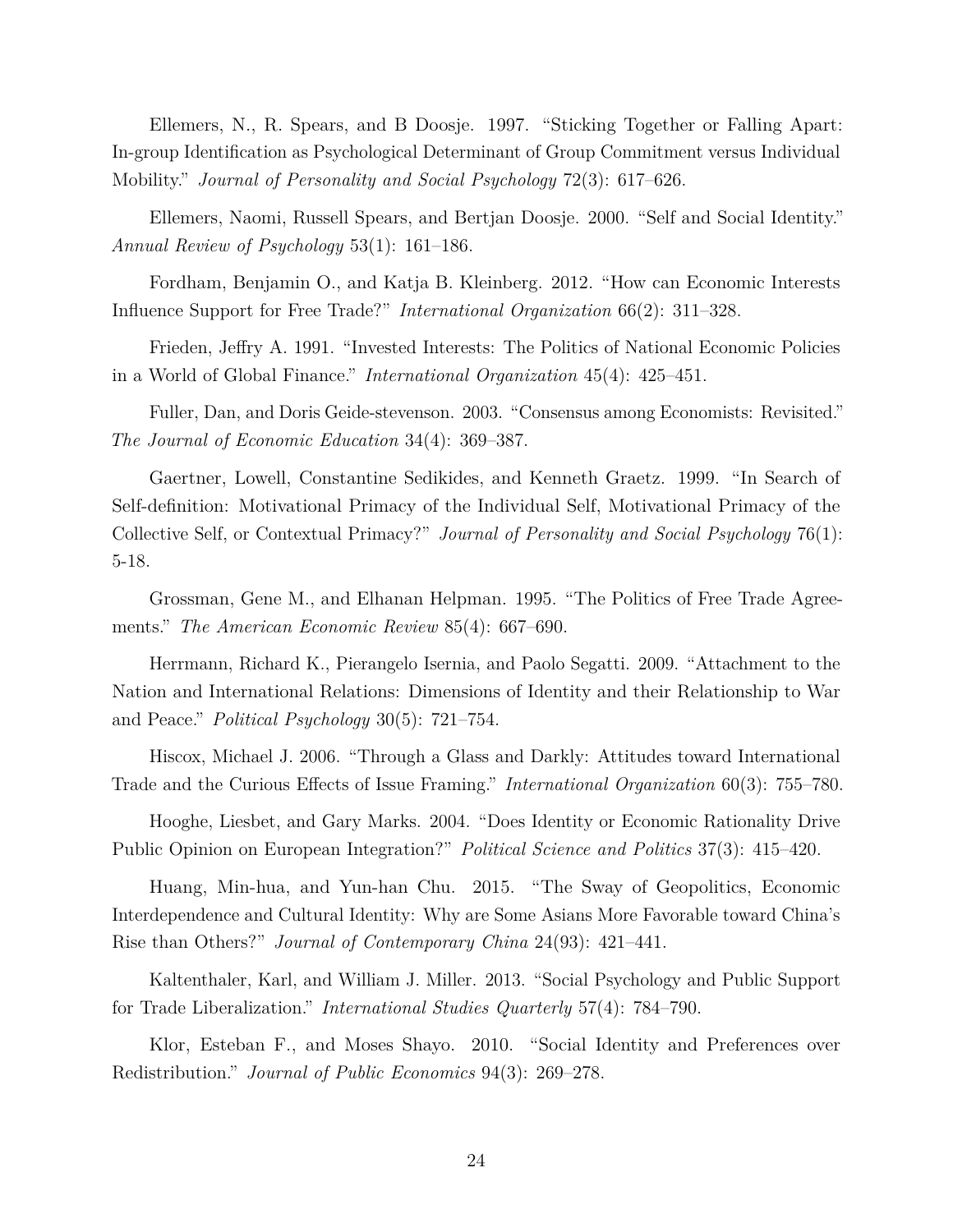Leach, Colin Wayne, Nastia Snider, and Aarti Iyer. 2002. "Poisoning the Consciences of the Fortunate." *The Experience of Relative Advantage and Support for Social Equality. In I. Walker, & H. Smith (Eds.), Relative Deprivation: Specification, Development and Integration*: 136–163.

Lee, Tiane L, and Susan T Fiske. 2006. "Not an Outgroup, Not yet an Ingroup: Immigrants in the Stereotype Content Model." *International Journal of Intercultural Relations* 30(6): 751–768.

Mansfield, Edward D., and Diana C. Mutz. 2009. "Support for Free Trade: Self-interest, Sociotropic Politics, and Out-group Anxiety." *International Organization* 63(3): 425–457.

Margalit, Yotam. 2012. "Lost in Globalization: International Economic Integration and the Sources of Popular Discontent." *International Studies Quarterly* 56(3): 484–500.

Mayda, Anna Maria, and Dani Rodrik. 2005. "Why are Some People (and Countries) more Protectionist than Others?" *European Economic Review* 49(6): 1393–1430.

Miller, Saul L, Jon K Maner, and D Vaughn Becker. 2010. "Self-protective Biases In Group Categorization: Threat Cues Shape the Psychological Boundary between 'Us' and 'Them'." *Journal of Personality and Social Psychology* 99(1): 62.

O'Rourke, Kevin H., and Richard Sinnott. 2001. "The Determinants of Individual Trade Policy Preferences: International Survey Evidence." In *Brookings Trade Forum, 2001*, eds. Susan M. Collins and Dani Rodrik. Washington, DC: Brookings Institution, p. 157–206.

Rankin, David M. 2001. "Identities, Interests, and Imports." *Political Behavior* 23(4): 351–376.

Riek, Blake M, Eric W Mania, and Samuel L Gaertner. 2006. "Intergroup Threat and Outgroup attitudes: a Meta-analytic Review." *Personality and Social Psychology Review* 10(4): 336–353.

Roccas, Sonia, and Marilynn B. Brewer. 2002. "Social Identity Complexity." *Personality and Social Psychology Review* 6(2): 88–106.

Rogowski, Ronald. 1987. "Political Cleavages and Changing Exposure to Trade." *The American Political Science Review* 81(4): 1121–1137.

Scheve, Kenneth F., and Matthew J. Slaughter. 2001. "What Determines Individual Trade-policy preferences?" *Journal of International Economics* 54(2): 267–292.

Spears, Russell, Jolanda Jetten, and Bertjan Doosje. 2001. "The (Il)legitimacy of Ingroup Bias: From Social Reality to Social Resistance." In *The Psychology of Legitimacy:*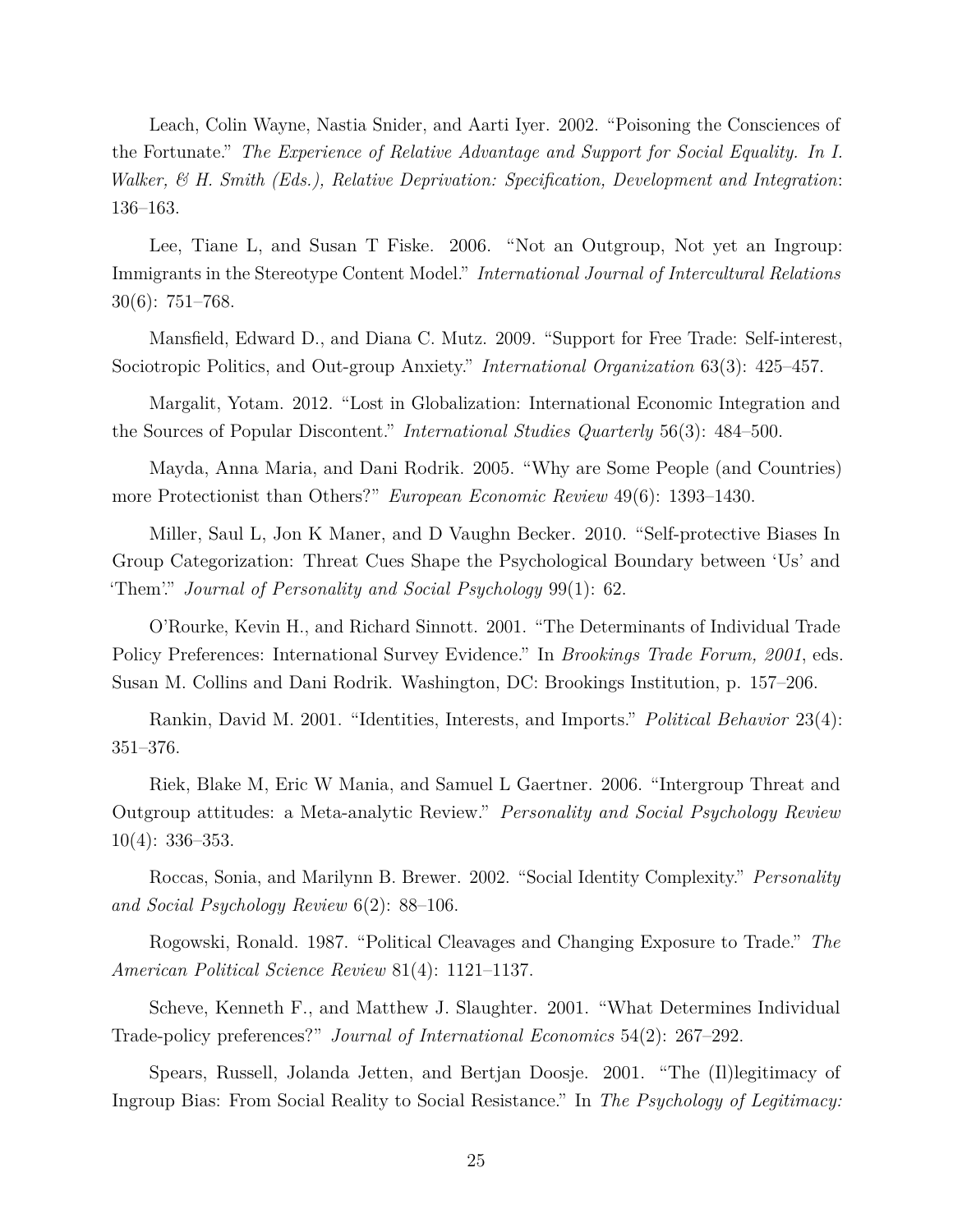*Emerging Perspectives on Ideology, Justice, and Intergroup Relations*, eds. John Jost and Brenda Major. New York: Cambridge University Press, p. 332–362.

Stiglitz, Joseph E. 2003. *Globalization and its Discontents*. New York: W.W. Norton.

Tajfel, Henri et al. 1971. "Social Categorization and Intergroup Behavior." *European Journal of Social Psychology* 1: 149–178.

Taylor, Donald M, and Janet R Doria. 1981. "Self-serving and Group-serving Bias in Attribution." *The Journal of Social Psychology* 113(2): 201–211.

Yu, Chen-Hua. 2012. "Survey on the Internet: Theory and Practice." In *On Public Survey*, ed. Lu-Huei Chen. Taipei: Wu-Nan Press, p. 90–110.

Yu, Eric Chen-Hua, and Lin Kah-Yew. 2013. "Analyzing Taiwanese Public Opinion toward Future Cross-Strait Relations: Choice under Ambiguity and Uncertainty." *Taiwanese Journal of Politcial Science* 17(2): 165–230.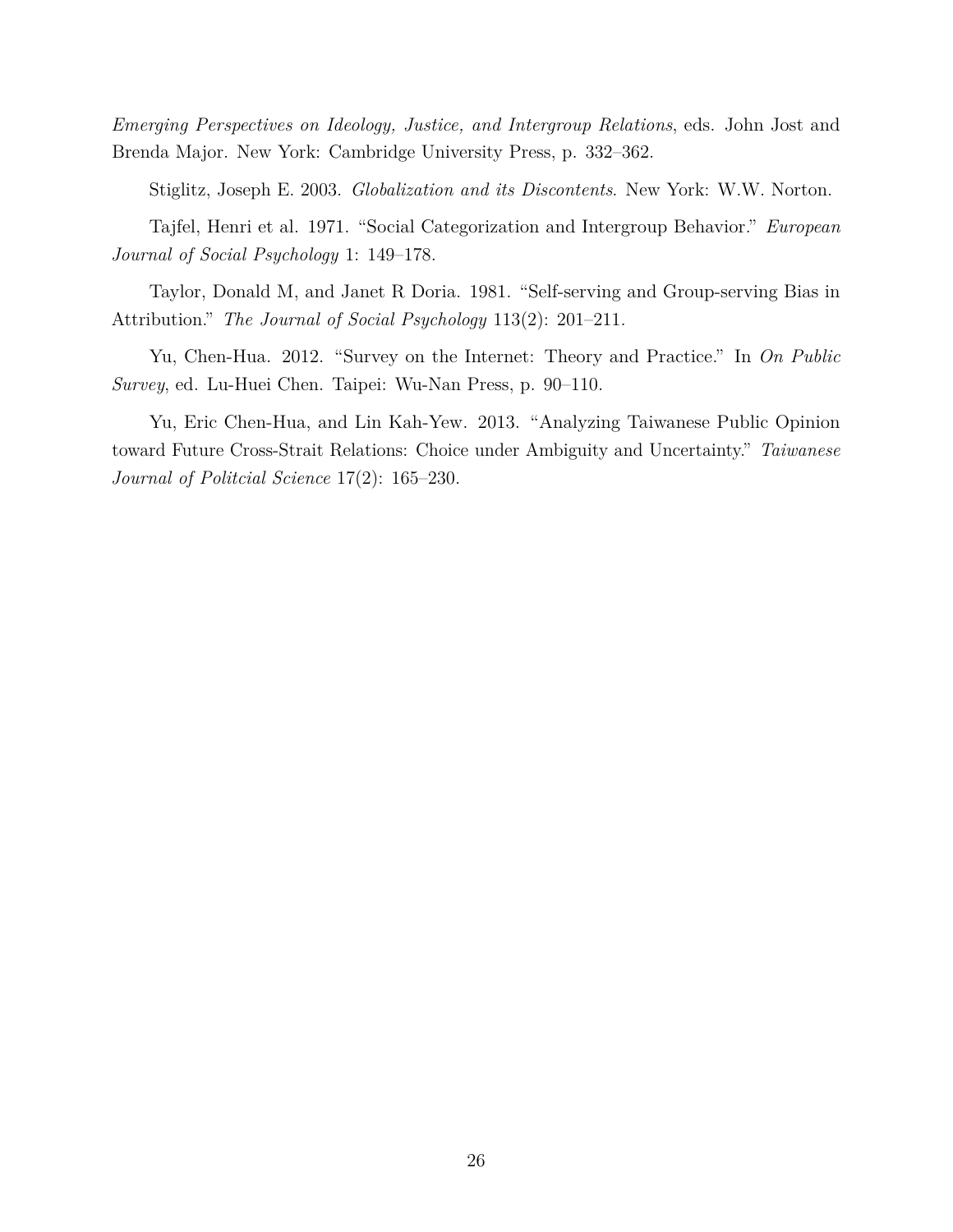# **Appendix 1: Questions on Nationalism:**

- National Pride: Do you feel proud to be from Taiwan? (on a 10 points scale)
- National Chauvinism: Do you agree with the following statement or not: Generally speaking, Taiwan is a better country than most other countries. (Strongly Agree, Somewhat Agree, Neutral, Somewhat Disagree, Strongly Disagree)

Note: The original survey items are in Mandarin Chinese.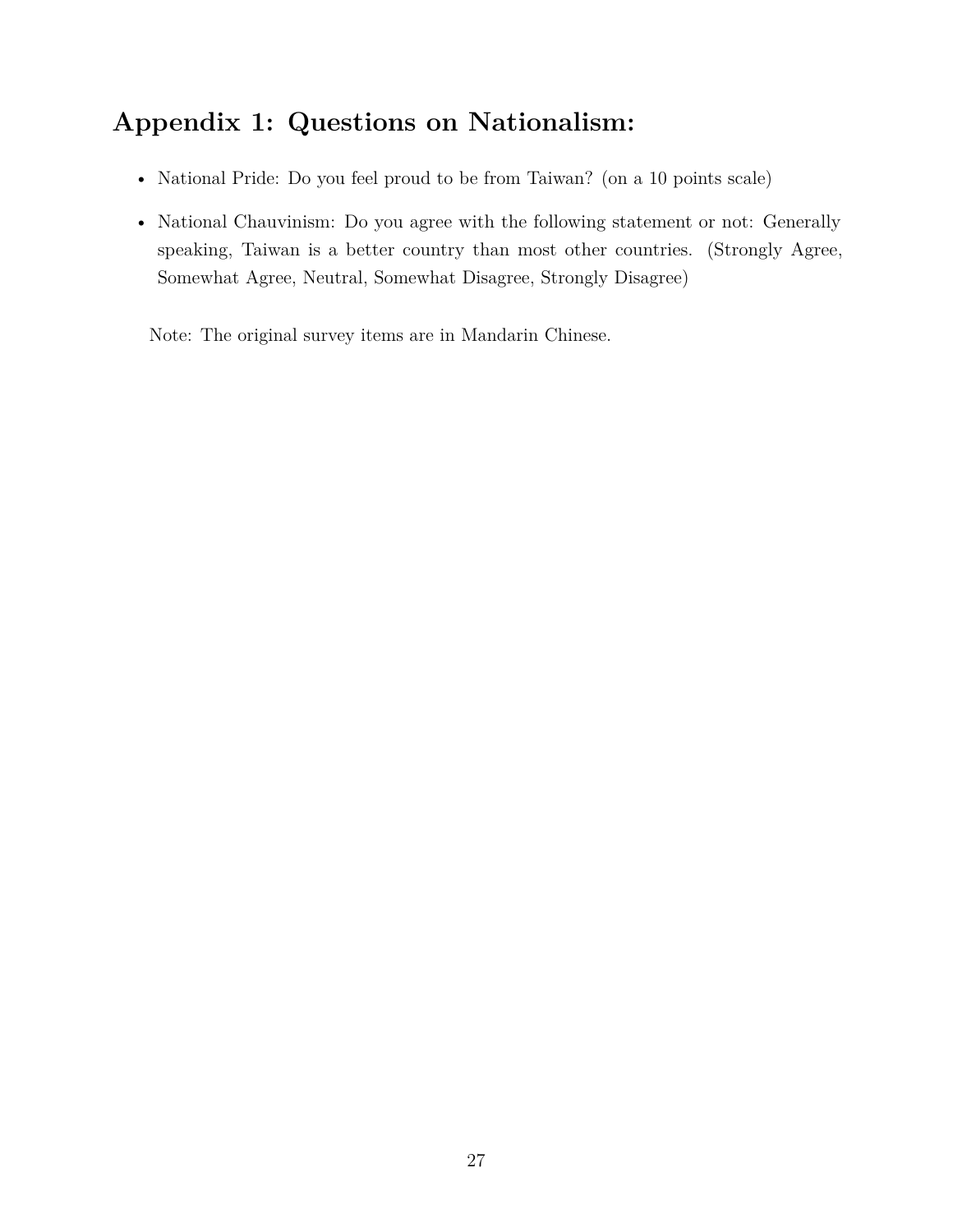## **Appendix 2: Modeling Selection into Reduced Sample**

We regress a dummy for having passed the three checks on treatment groups (Malaysia x Lose as the baseline group) and on demographic variables. The result shows that 1) the selection into treatment is balanced across all treatment groups, 2) pride is not predictive of passing, and 3) less educated people and younger are more likely to fail at least one of the checks, but it has little influence on the balance between treatment groups. This regression indicates that we can treat missingness as if at random in regards to our estimates of treatment effects and the interaction of pride with treatments.

| Table 6: Regress Passing Checks on Treatments |             |
|-----------------------------------------------|-------------|
| Variable                                      | Coefficient |
|                                               | (Std. Err.) |
| China x Lose                                  | $-0.322$    |
|                                               | (0.246)     |
| China x Benefit                               | $-0.008$    |
|                                               | (0.242)     |
| Malaysia x Benefit                            | 0.003       |
|                                               | (0.243)     |
| Japan x Lose                                  | 0.005       |
|                                               | (0.242)     |
| Japan x Benefit                               | $-0.197$    |
|                                               | (0.243)     |
| Intercept                                     | $-0.120$    |
|                                               | (0.173)     |
| * p<0.05; ** p<0.01; *** p<0.001              |             |